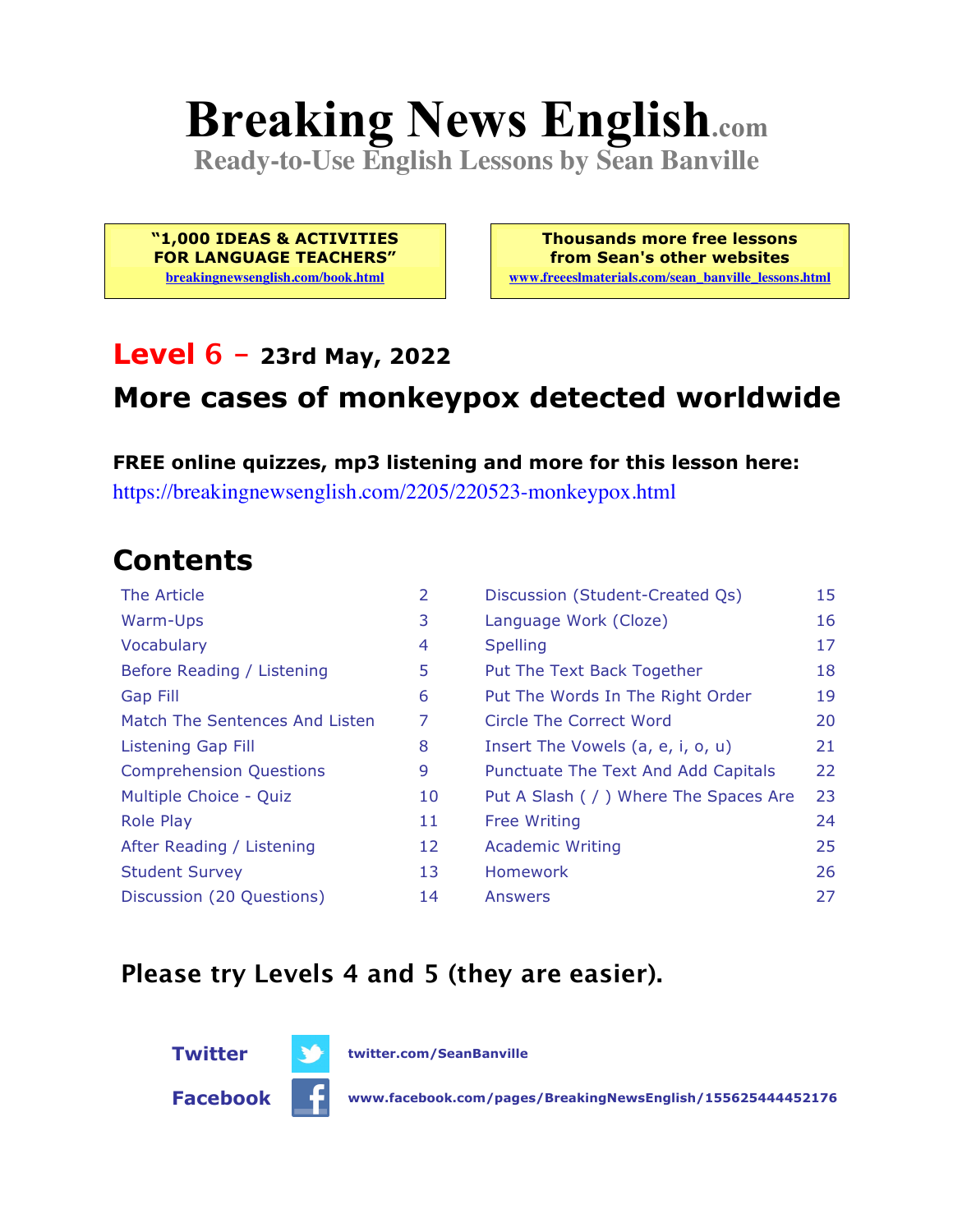## **THE ARTICLE**

From https://breakingnewsenglish.com/2205/220523-monkeypox.html

 An old idiom says, "it never rains, but it pours". This means that one difficult situation tends to follow another in rapid succession. Just as the COVID-19 pandemic is being brought under control in many parts of the world, another potential threat is rearing its ugly head. The WHO has reported that there have been 120 worldwide cases of the rare monkeypox virus. It has been detected in the UK, France, Italy, Portugal, Sweden, the USA, Canada and Australia. The WHO said the virus could spread further in the coming months. WHO spokesperson Hans Kluge said: "As we enter the summer season, with mass gatherings, festivals and parties, I am concerned that transmission could accelerate".

 Monkeypox is rarely fatal. Most of the cases reported thus far have been fairly mild. Symptoms of the disease include chills, fever, muscle aches, exhaustion and a nasty rash on the hands and face. It usually clears up two to four weeks after contracting it. Monkeypox was first detected in laboratory monkeys in 1958. It is thought to transmit from wild animals such as rodents to people. It can also spread from person to person. The virus is related to the smallpox virus, for which there are vaccines. Scientists say a smallpox vaccine is 85 per cent effective against the monkeypox virus. Despite this reassuring figure, virologists around the globe are on high alert and are tracking the spread of cases.

Sources: https://www.**nature.com**/articles/d41586-022-01421-8 https://www.**theguardian.com**/world/2022/may/20/who-monkeypox-warning-cases-spreadeurope https://www.**pbs.org**/newshour/world/80-confirmed-worldwide-cases-of-smallpox-in-europe-u-sbaffle-african-scientists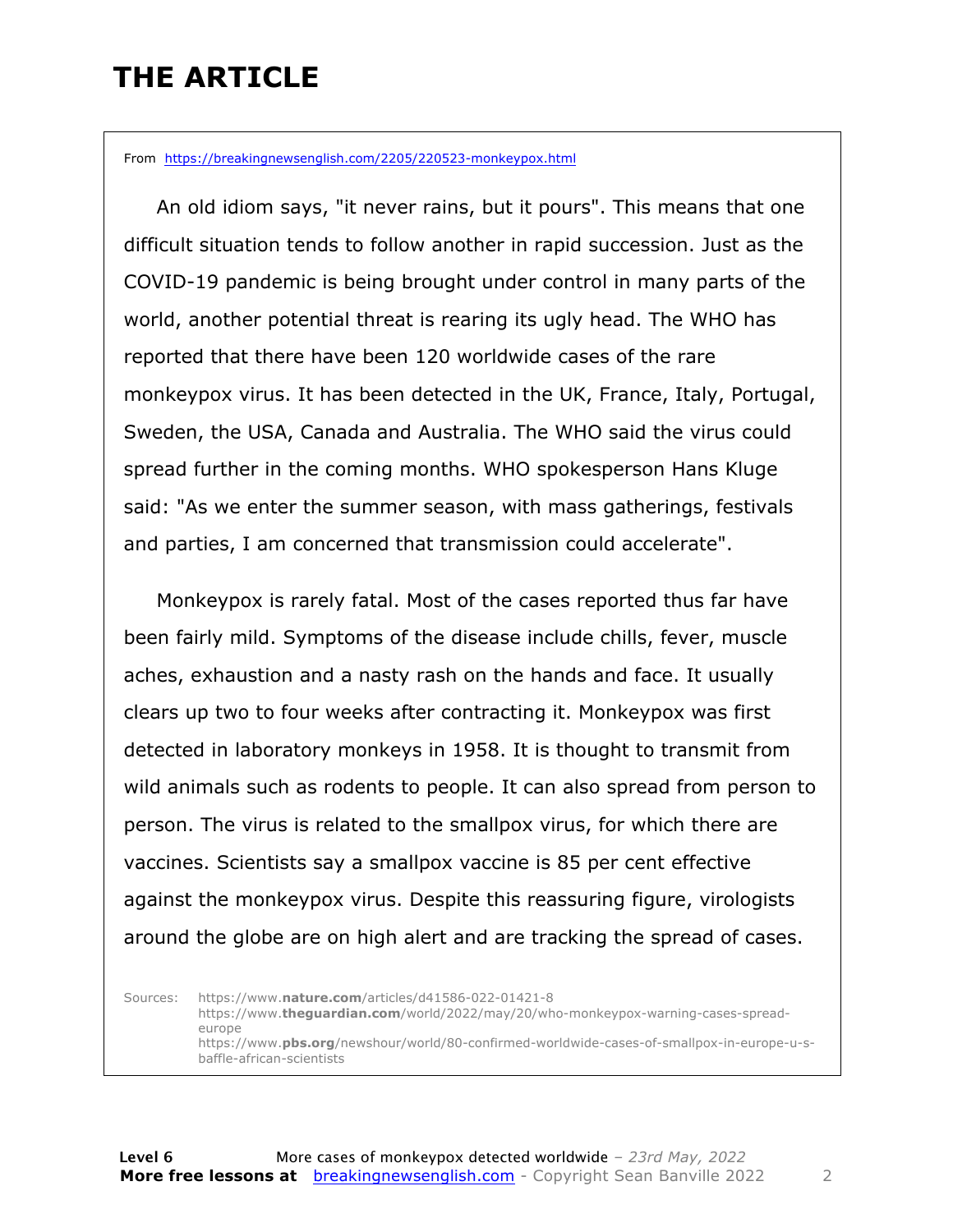#### **WARM-UPS**

**1. MONKEYPOX:** Students walk around the class and talk to other students about monkeypox. Change partners often and share your findings.

**2. CHAT:** In pairs / groups, talk about these topics or words from the article. What will the article say about them? What can you say about these words and your life?

idiom / pour / rapid / potential / threat / rare / virus / worldwide / WHO / festivals / monkeypox / symptoms / fever / exhaustion / monkeys / rodents / smallpox / alert

Have a chat about the topics you liked. Change topics and partners frequently.

**3. PRECAUTIONS:** Students A **strongly** believe all governments should take immediate precautions against monkeypox; Students B **strongly** believe this isn't necessary. Change partners again and talk about your conversations.

**4. HEALTH ISSUES:** What do you know about these health issues? Have you been affected by them? What can we do about them? Complete this table with your partner(s). Change partners often and share what you wrote.

|                 | <b>What I Know</b> | <b>Affected</b> | <b>What We Can Do</b> |
|-----------------|--------------------|-----------------|-----------------------|
| COVID-19        |                    |                 |                       |
| Monkeypox       |                    |                 |                       |
| The common cold |                    |                 |                       |
| Measles         |                    |                 |                       |
| Malaria         |                    |                 |                       |
| Dementia        |                    |                 |                       |

**5. IDIOM:** Spend one minute writing down all of the different words you associate with the word "idiom". Share your words with your partner(s) and talk about them. Together, put the words into different categories.

**6. SYMPTOMS:** Rank these with your partner. Put the best at the top. Change partners often and share your rankings.

- Chills
- Fever
- Muscle aches
- Exhaustion
- Rash
- Headaches
- Stomach cramps
- Vomiting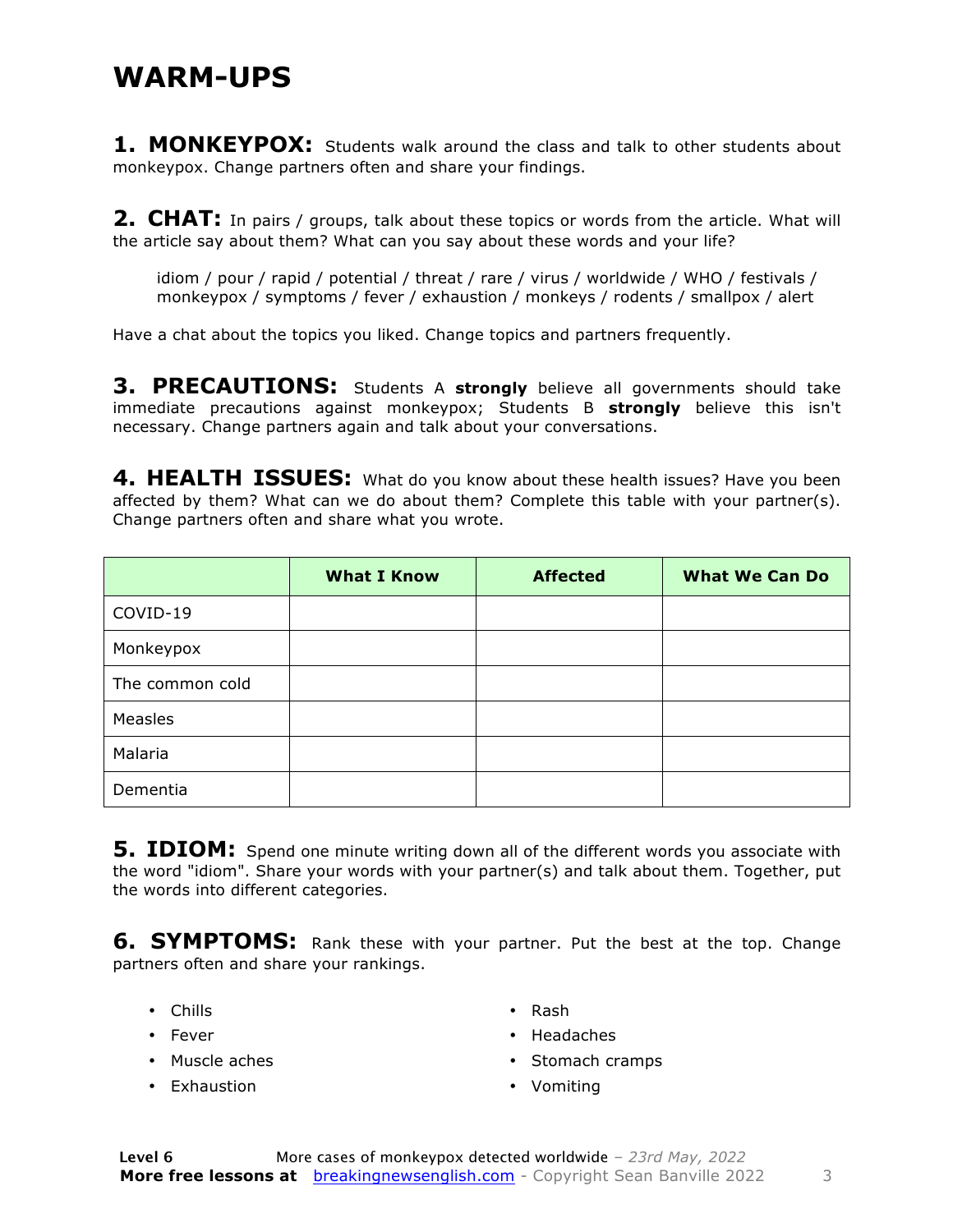## **VOCABULARY MATCHING**

#### **Paragraph 1**

| 1.  | idiom        | a. | Rain heavily.                                                                               |
|-----|--------------|----|---------------------------------------------------------------------------------------------|
| 2.  | pour         | b. | A number of things of a similar kind<br>following one after the other.                      |
| 3.  | tends to     | c. | The action of passing a virus or disease<br>from animal or person to animal or person.      |
| 4.  | succession   | d. | Be liable to have or show a particular<br>characteristic.                                   |
| 5.  | rearing      | e. | Discovered or found.                                                                        |
| 6.  | detected     | f. | A group of words with a meaning that you<br>cannot guess from the individual words.         |
| 7.  | transmission | g. | Presenting itself in an unpleasant matter.                                                  |
|     | Paragraph 2  |    |                                                                                             |
| 8.  | fatal        | h. | Not severe, serious, or harsh.                                                              |
| 9.  | mild         | i. | A physical or mental feature which is<br>regarded as showing a disease.                     |
| 10. | symptoms     | j. | Saying or doing something to remove the<br>doubts and fears of someone.                     |
| 11. | chills       | k. | An area of redness and spots on a person's<br>skin, because of illness or touching a plant. |
| 12. | rash         | I. | A feverish cold.                                                                            |
| 13. | rodent       | m. | Causing death.                                                                              |
| 14. | reassuring   | n. | A chewing mammal with big, strong front<br>teeth, like rats, mice and squirrels.            |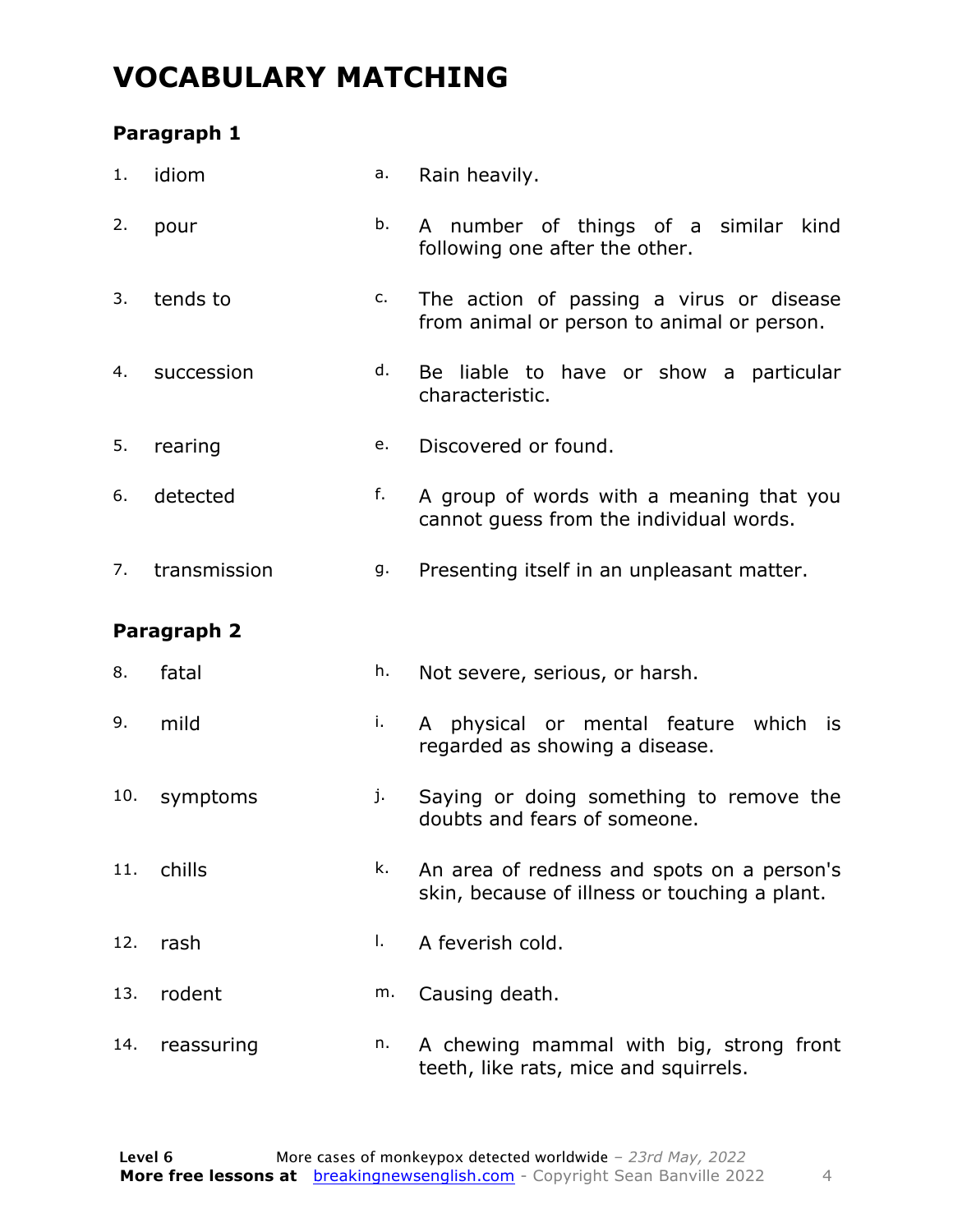## **BEFORE READING / LISTENING**

From https://breakingnewsenglish.com/2205/220523-monkeypox.html

#### **1. TRUE / FALSE:** Read the headline. Guess if a-h below are true (T) or false (F).

- 1. An idiom says it never pours, but it rains. **T / F**
- 2. The article says monkeypox is rearing its ugly head. **T / F**
- 3. Monkeypox has been detected in the USA but not Canada. **T / F**
- 4. The WHO said summer festivals could increase cases of monkeypox. **T / F**
- 5. The article says monkeypox is a very deadly disease. **T / F**
- 6. People who get monkeypox can get a bad rash. **T / F**
- 7. There is no connection between monkeypox and smallpox. **T / F**
- 8. Virologists are on high alert tracking the spread of cases. **T / F**

#### **2. SYNONYM MATCH:** (The words in **bold** are from the news article.)

- **1. succession**
- **2. potential**
- **3. detected**
- **4. gatherings**
- **5. accelerate**
- **6. fatal**
- **7. exhaustion**
- **8. transmit**
- **9. figure**
- **10. tracking**
- a. number
- b. get-togethers
- c. weariness
- d. following
- e. found
- f. pass on
- g. speed up
- h. sequence
- i. deadly
- j. possible

#### **3. PHRASE MATCH:** (Sometimes more than one choice is possible.)

- 1. it never rains,
- 2. one difficult situation tends to
- 3. another potential threat is rearing
- 4. It has been detected
- 5. that transmission could
- 6. Monkeypox is rarely
- 7. Symptoms of the disease
- 8. a nasty rash
- 9. transmit from wild animals
- 10. virologists around the globe
- a. fatal
- b. accelerate
- c. on the hands
- d. are on high alert
- e. in the UK
- f. but it pours
- g. such as rodents
- h. follow another
- i. include chills
- j. its ugly head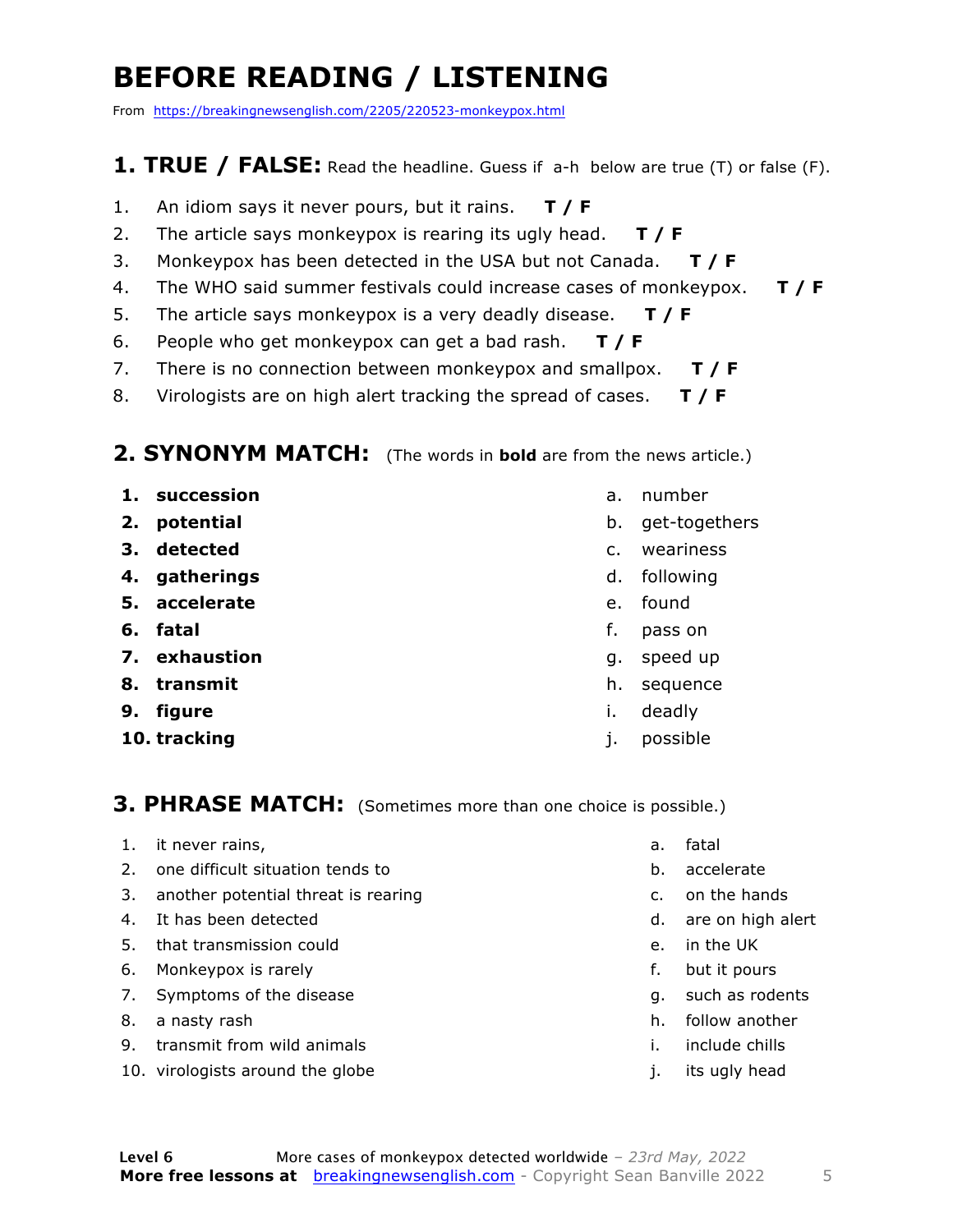## **GAP FILL**

From https://breakingnewsenglish.com/2205/220523-monkeypox.html

An old (1) \_\_\_\_\_\_\_\_\_\_\_\_\_\_\_\_\_\_\_\_\_\_\_\_\_ says, "it never rains, but it pours". This means that one difficult situation  $(2)$  and  $(2)$  are to to follow another in rapid succession. Just as the COVID-19 pandemic is being brought (3) \_\_\_\_\_\_\_\_\_\_\_\_\_\_\_\_\_\_\_\_\_\_\_\_\_\_\_ control in many parts of the world, another potential threat is (4) \_\_\_\_\_\_\_\_\_\_\_\_\_\_\_\_\_\_\_\_\_ its ugly head. The WHO has reported that there have been 120 worldwide cases of the  $(5)$  \_\_\_\_\_\_\_\_\_\_\_\_\_\_\_\_\_\_\_\_\_ monkeypox virus. It has been detected in the UK, France, Italy, Portugal, Sweden, the USA, Canada and Australia. The WHO said the virus could spread  $(6)$  \_\_\_\_\_\_\_\_\_\_\_\_\_\_\_\_\_\_\_\_\_\_\_\_\_\_\_ in the coming months. WHO spokesperson Hans Kluge said: "As we enter the summer season, with (7) **gatherings, festivals and parties, I am** concerned that (8) \_\_\_\_\_\_\_\_\_\_\_\_\_\_\_\_\_\_\_\_\_ could accelerate". *under rare mass idiom transmission rearing tends further*

Monkeypox is rarely (9) and the cases of the cases reported thus far have been fairly mild. Symptoms of the disease include (10) \_\_\_\_\_\_\_\_\_\_\_\_\_\_\_\_\_\_\_\_\_, fever, muscle aches, exhaustion and a nasty (11) \_\_\_\_\_\_\_\_\_\_\_\_\_\_\_\_\_\_\_\_\_ on the hands and face. It usually clears up two to four weeks after contracting it. Monkeypox was first (12) \_\_\_\_\_\_\_\_\_\_\_\_\_\_\_\_\_\_\_\_\_ in laboratory monkeys in 1958. It is thought to transmit from wild animals such as  $(13)$  \_\_\_\_\_\_\_\_\_\_\_\_\_\_\_\_\_\_\_\_\_\_ to people. It can also spread from person to person. The virus is related to the smallpox virus, for which there are  $(14)$  \_\_\_\_\_\_\_\_\_\_\_\_\_\_\_\_\_\_\_\_\_. Scientists say a smallpox vaccine is 85 per cent (15) \_\_\_\_\_\_\_\_\_\_\_\_\_\_\_\_\_\_\_\_\_\_\_\_\_\_ against the monkeypox virus. Despite this reassuring figure, virologists around the globe are on  $(16)$  \_\_\_\_\_\_\_\_\_\_\_\_\_\_\_\_\_\_\_\_\_\_\_ alert and are tracking the spread of cases. *detected fatal effective rodents rash high chills vaccines*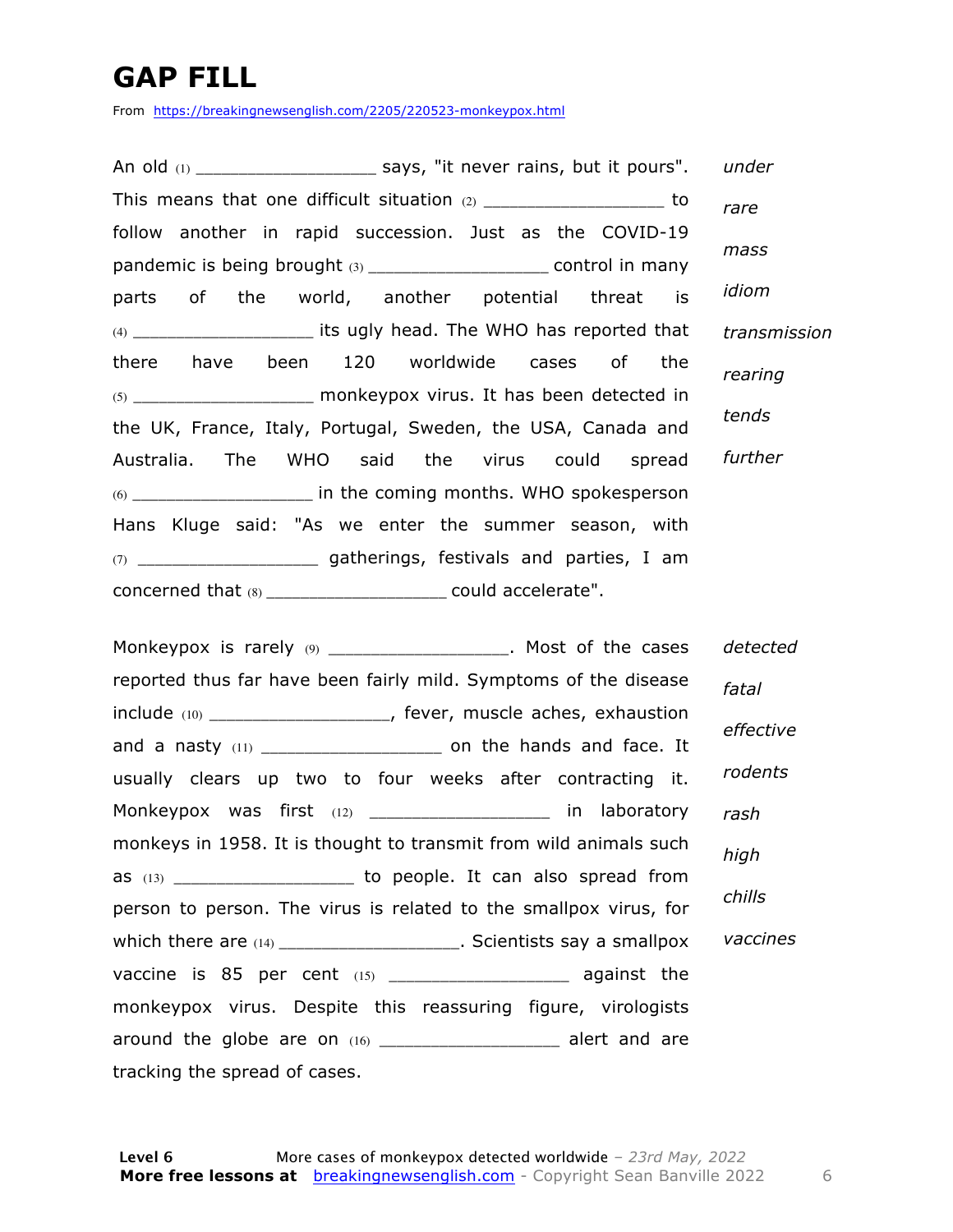#### **LISTENING – Guess the answers. Listen to check.**

From https://breakingnewsenglish.com/2205/220523-monkeypox.html

- 1) An old idiom says, "it never rains, \_\_\_\_\_\_".
	- a. but it pours
	- b. but it snows
	- c. but it hails
	- d. but it sleets

2) This means that one difficult situation tends to follow another \_\_\_\_\_\_

- a. in rapid success on
- b. in rapid succession
- c. in rapid success shun
- d. in rapid successive
- 3) in many parts of the world, another potential threat is \_\_\_\_\_\_ head
	- a. rear ring its ugly
	- b. rear in its ugly
	- c. raring its ugly
	- d. rearing its ugly
- 4) Hans Kluge said: "As we enter the summer season, \_\_\_\_\_\_\_
	- a. with amass gatherings
	- b. with mass gatherings
	- c. with a mass gatherings
	- d. wither mass gatherings
- 5) festivals and parties, I am concerned that
	- a. transmission could decelerate
	- b. transmission could incinerate
	- c. transmission could accelerate
	- d. transmission could axel a rate
- 6) Most of the cases reported thus far have
	- a. been fair rim ailed
	- b. been far lime ailed
	- c. been fairly maid
	- d. been fairly mild
- 7) include chills, fever, muscle aches, exhaustion and \_\_\_\_\_\_\_
	- a. a nasty rash
	- b. a nasty lash
	- c. a nasty ash
	- d. a nasty bash
- 8) It is thought to transmit from wild animals \_\_\_\_\_\_
	- a. such as road dents
	- b. such as rode dents
	- c. such as row dents
	- d. such as rodents
- 9) Scientists say a smallpox vaccine is 85
	- a. per cent affective
	- b. per cent invective
	- c. per cent effective
	- d. per cent reflective
- 10) Despite this reassuring figure, virologists around the globe are \_\_\_\_\_\_
	- a. on high a lurch
	- b. on high alert
	- c. on higher alert
	- d. on height alert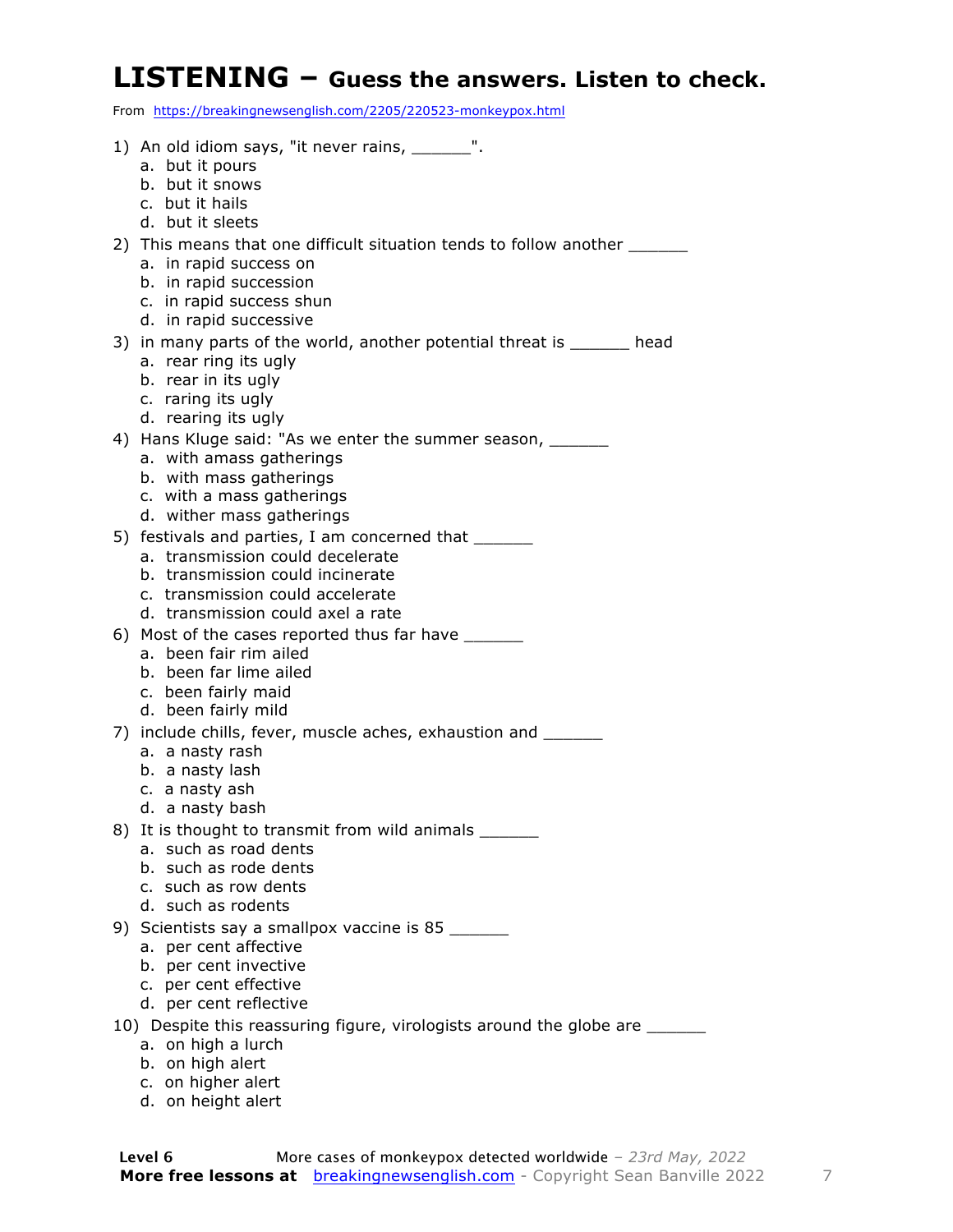#### **LISTENING – Listen and fill in the gaps**

From https://breakingnewsenglish.com/2205/220523-monkeypox.html

An old idiom says, "it never rains,  $(1)$  and the same set of the same set of the same set of the same set of the same set of the same set of the same set of the same set of the same set of the same set of the same set of that one difficult situation tends to follow another  $(2)$  \_\_\_\_\_\_\_\_\_\_\_\_\_\_\_\_\_\_\_\_. Just as the COVID-19 pandemic is being brought under control in many parts of the world, another potential threat is  $(3)$ head. The WHO has reported that there have been 120 worldwide cases of the rare monkeypox virus. It has  $(4)$  \_\_\_\_\_\_\_\_\_\_\_\_\_\_\_\_\_\_\_\_\_\_\_\_\_\_\_\_\_ the UK, France, Italy, Portugal, Sweden, the USA, Canada and Australia. The WHO said the virus could (5) \_\_\_\_\_\_\_\_\_\_\_\_\_\_\_\_\_\_\_\_\_\_\_\_\_\_\_\_ the coming months. WHO spokesperson Hans Kluge said: "As we enter the summer season, (6) \_\_\_\_\_\_\_\_\_\_\_\_\_\_\_\_\_\_\_\_, festivals and parties, I am concerned that transmission could accelerate".

Monkeypox (7) The Most of the cases reported thus far have been fairly mild. Symptoms of the disease include chills, fever, muscle aches, exhaustion and a (8) decreeded and state and face. It usually clears up two to four weeks after contracting it. Monkeypox was  $(9)$  \_\_\_\_\_\_\_\_\_\_\_\_\_\_\_\_\_\_\_\_\_\_\_\_\_ laboratory monkeys in 1958. It is thought to transmit from wild animals such (10) \_\_\_\_\_\_\_\_\_\_\_\_\_\_\_\_\_\_\_\_\_\_\_\_\_\_ people. It can also spread from person to person. The virus is related to the smallpox virus, for which (11) **the contract of the Contract Contract Scientists say a smallpox vaccine is** 85 per cent effective against the monkeypox virus. Despite this reassuring figure, virologists around the globe are  $(12)$  \_\_\_\_\_\_\_\_\_\_\_\_\_\_\_\_\_\_\_\_\_\_\_\_\_\_\_\_\_\_\_\_\_ and are tracking the spread of cases.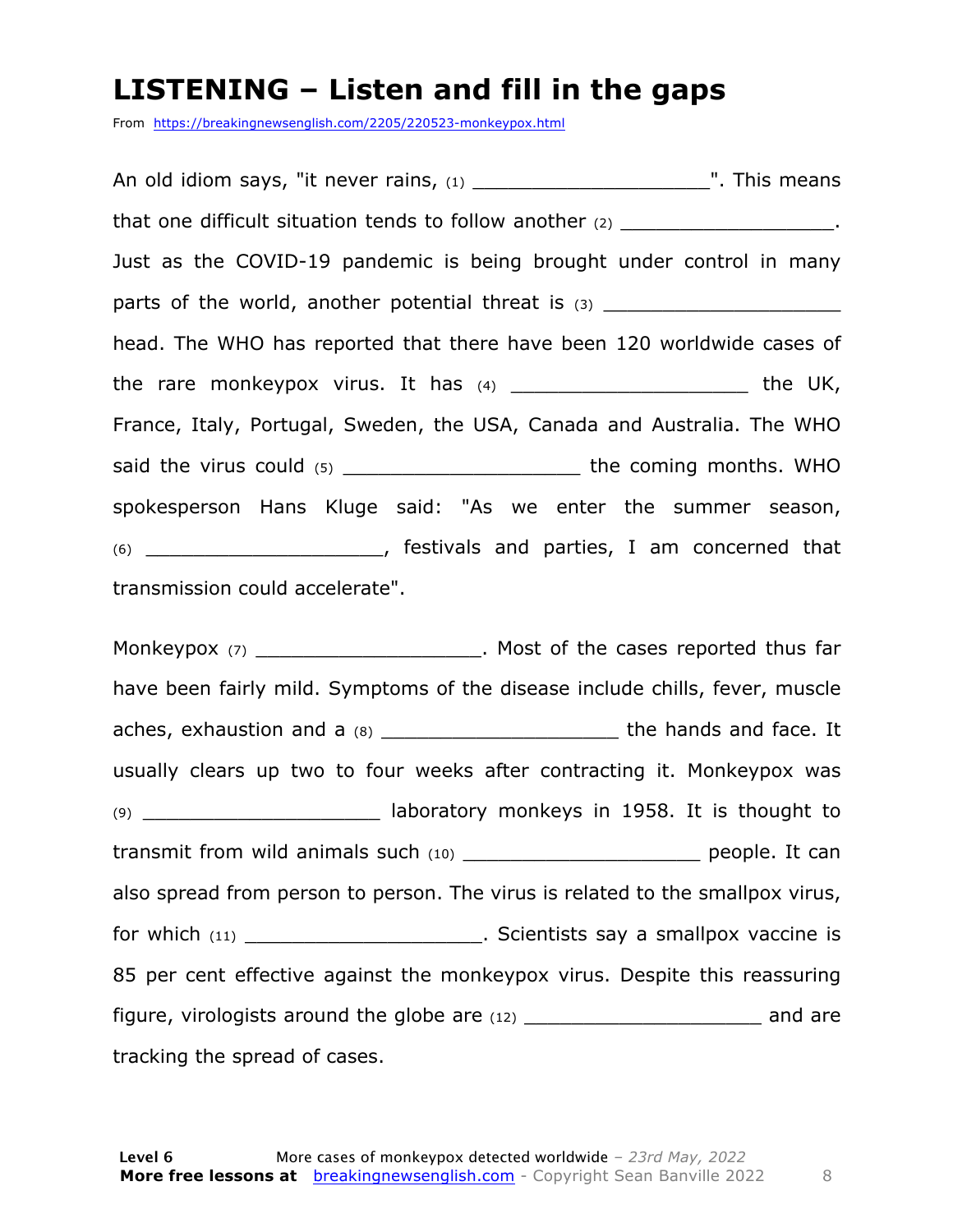## **COMPREHENSION QUESTIONS**

From https://breakingnewsenglish.com/2205/220523-monkeypox.html

- 1. What kind of saying does the article open with?
- 2. What does the article say another potential threat is rearing?
- 3. How many cases did the WHO say there have been?
- 4. When did the WHO say the virus could spread further?
- 5. What is the WHO concerned the transmission could do?
- 6. How serious does the article say monkeypox is?
- 7. What can people get on their hands and face?
- 8. How long might people have monkeypox for?
- 9. How effective is the smallpox virus against monkeypox?
- 10. Who is on high alert?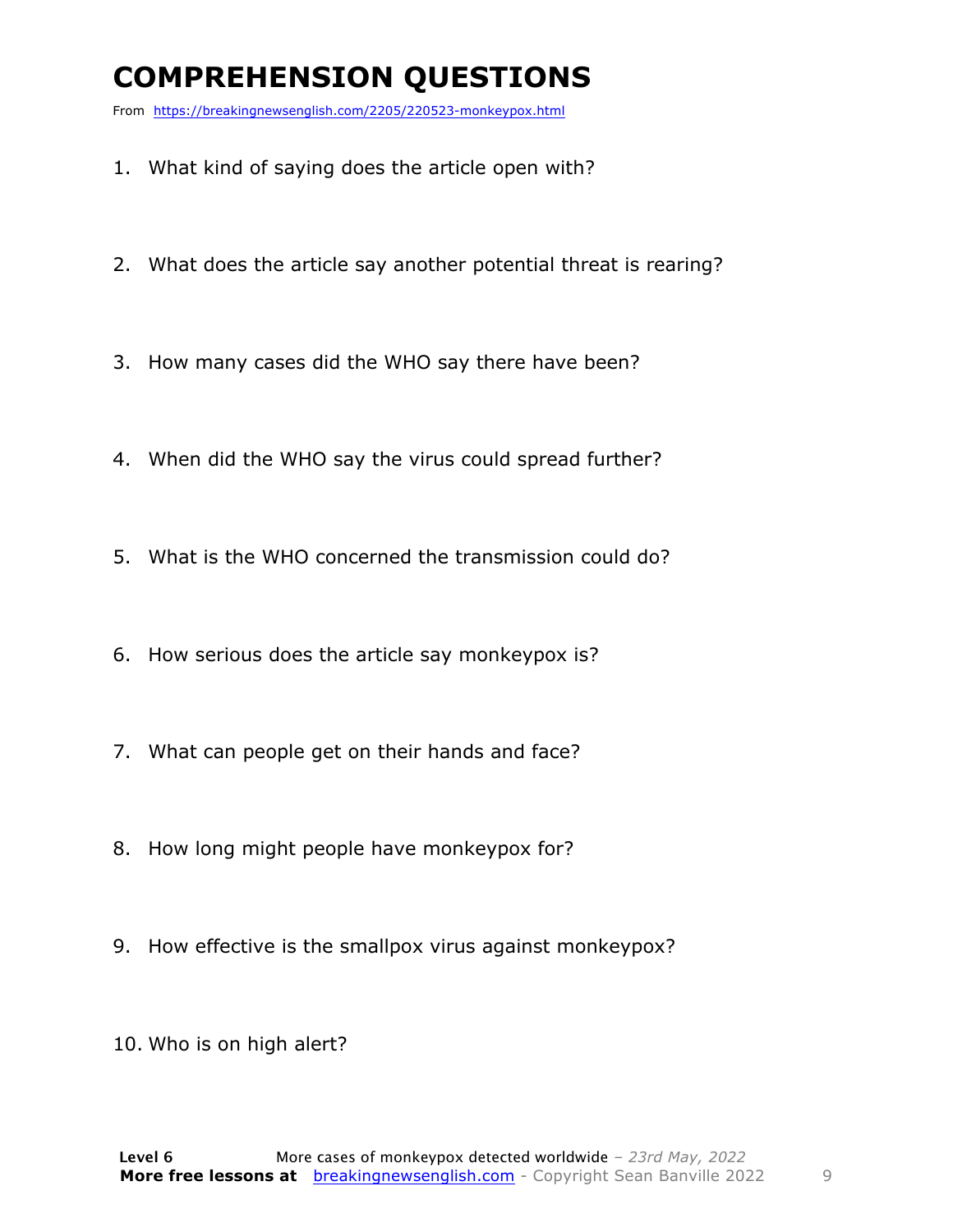## **MULTIPLE CHOICE - QUIZ**

From https://breakingnewsenglish.com/2205/220523-monkeypox.html

| 1) What kind of saying does the      | 6) How serious does the article say    |
|--------------------------------------|----------------------------------------|
| article open with?                   | monkeypox is?                          |
| a) a proverb                         | a) It's rarely fatal.                  |
| b) an idiom                          | b) It's very serious.                  |
| c) a limerick                        | c) It's quite serious.                 |
| d) a piece of advice                 | d) It's not at all serious.            |
| 2) What does the article say another | 7) What can people get on their        |
| potential threat is rearing?         | hands and face?                        |
| a) it's prettier face                | a) a vaccine                           |
| b) trouble                           | b) spots                               |
| c) baby viruses                      | c) a nasty rash                        |
| d) its ugly head                     | d) discolouration                      |
| 3) How many cases did the WHO say    | 8) How long might people have          |
| there have been?                     | monkeypox for?                         |
| a) 120                               | a) two to four weeks                   |
| b) 130                               | b) two months                          |
| c) 140                               | c) a few days                          |
| d) 150                               | d) years                               |
| 4) When did the WHO say the virus    | 9) How effective is the smallpox virus |
| could spread further?                | against monkeypox?                     |
| a) in the next decade                | a) 85% effective                       |
| b) tomorrow                          | b) 75% effective                       |
| c) in the coming months              | c) 65% effective                       |
| d) next year                         | d) 55% effective                       |
| 5) What is the WHO concerned the     | 10) Who is on high alert?              |
| transmission could do?               | a) monkeys                             |
| a) mutate                            | b) doctors                             |
| b) accelerate                        | c) vaccine makers                      |
| c) become airborne                   | d) virologists                         |

d) become a pandemic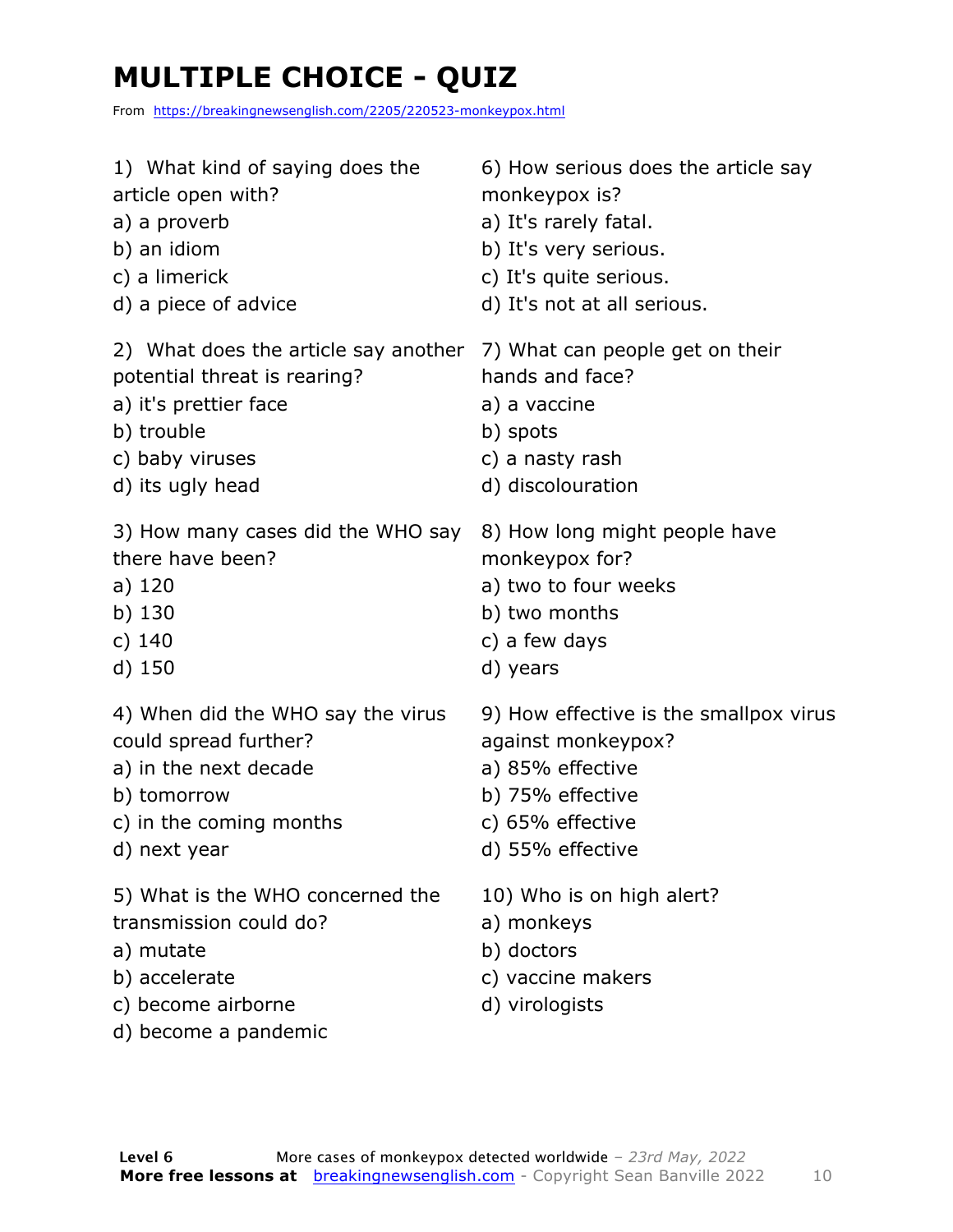## **ROLE PLAY**

From https://breakingnewsenglish.com/2205/220523-monkeypox.html

#### **Role A – Chills**

You think chills are the worst symptoms of an illness. Tell the others three reasons why. Tell them why their symptoms aren't as bad. Also, tell the others which is the least harmful of these (and why): fever, vomiting or headaches.

#### **Role B – Fever**

You think fever is the worst symptoms of an illness. Tell the others three reasons why. Tell them why their symptoms aren't as bad. Also, tell the others which is the least harmful of these (and why): chills, vomiting or headaches.

#### **Role C – Vomiting**

You think vomiting is the worst symptoms of an illness. Tell the others three reasons why. Tell them why their symptoms aren't as bad. Also, tell the others which is the least harmful of these (and why): fever, chills or headaches.

#### **Role D – Headaches**

You think headaches are the worst symptoms of an illness. Tell the others three reasons why. Tell them why their symptoms aren't as bad. Also, tell the others which is the least harmful of these (and why): fever, vomiting or chills.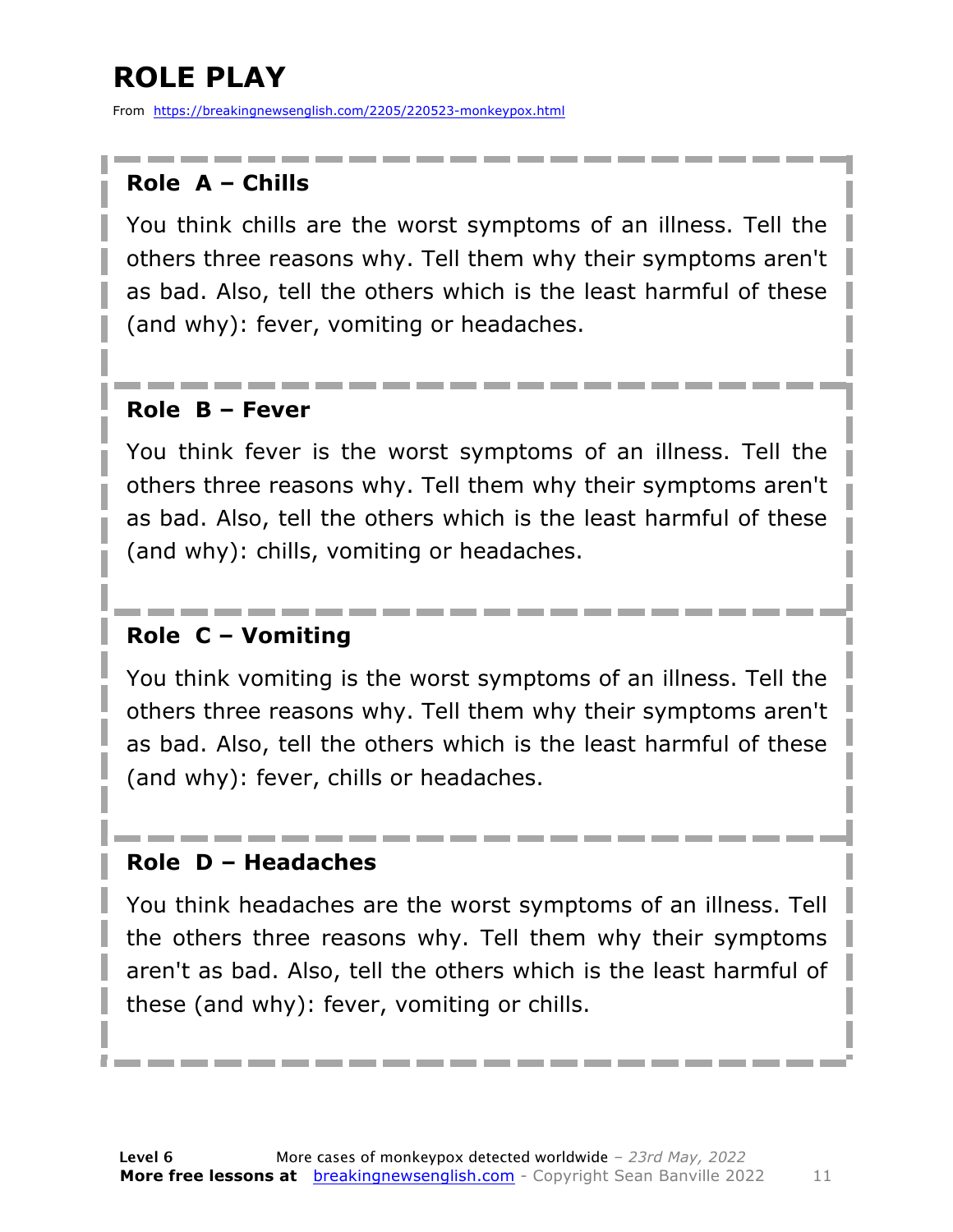## **AFTER READING / LISTENING**

From https://breakingnewsenglish.com/2205/220523-monkeypox.html

**1. WORD SEARCH:** Look in your dictionary / computer to find collocates, other meanings, information, synonyms … for the words 'monkeypox' and 'virus'.

| monkeypox | virus |
|-----------|-------|
|           |       |
|           |       |
|           |       |

- Share your findings with your partners.
- Make questions using the words you found.
- Ask your partner / group your questions.

2. **ARTICLE QUESTIONS:** Look back at the article and write down some questions you would like to ask the class about the text.

- Share your questions with other classmates / groups.
- Ask your partner / group your questions.

**3. GAP FILL:** In pairs / groups, compare your answers to this exercise. Check your answers. Talk about the words from the activity. Were they new, interesting, worth learning…?

**4. VOCABULARY:** Circle any words you do not understand. In groups, pool unknown words and use dictionaries to find their meanings.

**5. TEST EACH OTHER:** Look at the words below. With your partner, try to recall how they were used in the text:

| • pours<br>• rapid            | • rarely<br>• include     |
|-------------------------------|---------------------------|
| $\cdot$ ugly                  | • two                     |
| $\cdot$ 120                   | $\cdot$ 1958              |
| • coming<br>mass<br>$\bullet$ | • related<br>$\cdot$ high |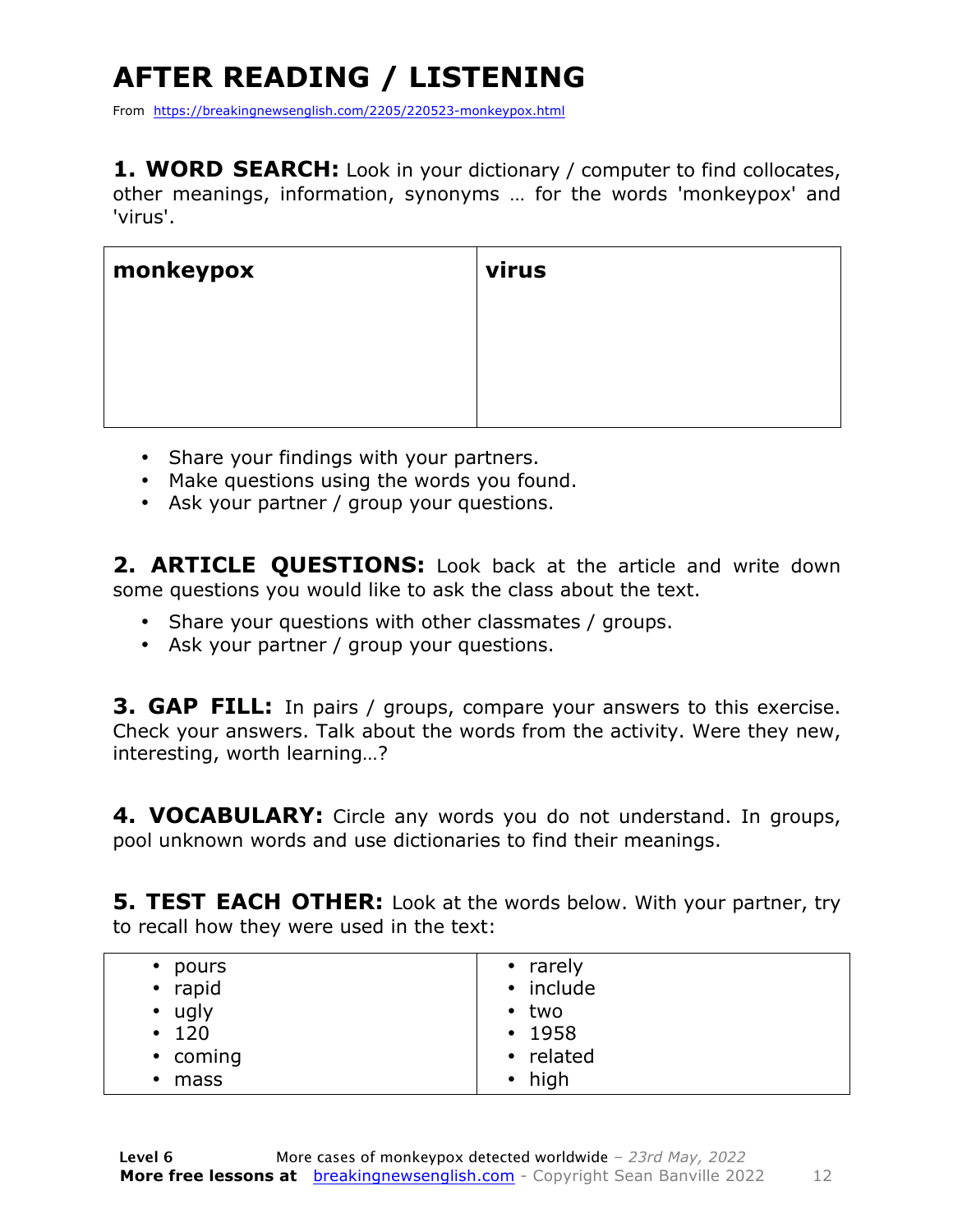## **MONKEYPOX SURVEY**

From https://breakingnewsenglish.com/2205/220523-monkeypox.html

Write five GOOD questions about monkeypox in the table. Do this in pairs. Each student must write the questions on his / her own paper.

When you have finished, interview other students. Write down their answers.

|      | STUDENT 1 | STUDENT 2 | STUDENT 3 |
|------|-----------|-----------|-----------|
| Q.1. |           |           |           |
| Q.2. |           |           |           |
| Q.3. |           |           |           |
| Q.4. |           |           |           |
| Q.5. |           |           |           |

- Now return to your original partner and share and talk about what you found out. Change partners often.
- Make mini-presentations to other groups on your findings.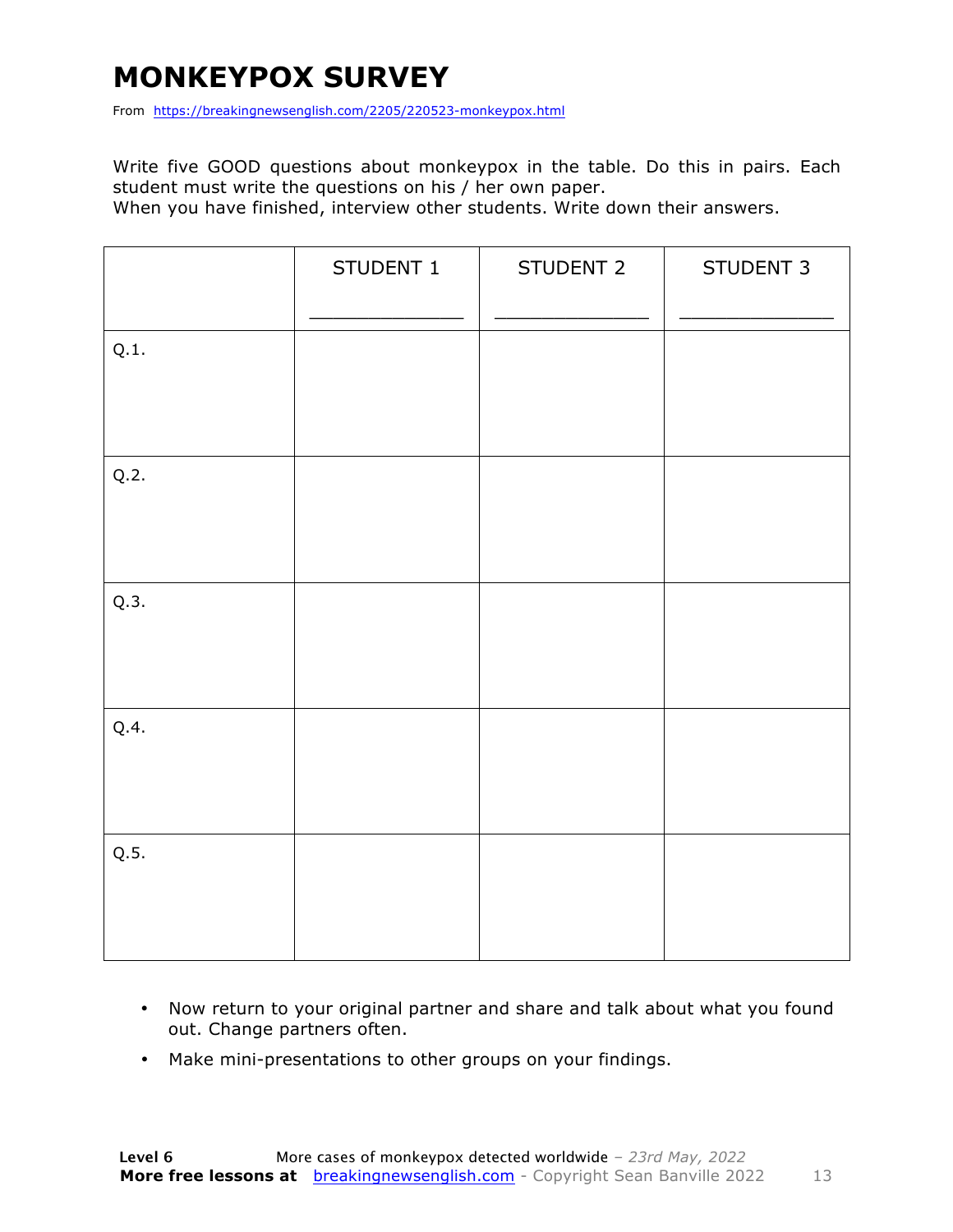## **MONKEYPOX DISCUSSION**

STUDENT A's QUESTIONS (Do not show these to student B)

- 1. What did you think when you read the headline?
- 2. What images are in your mind when you hear the word 'virus'?
- 3. What do you think of the idiom, 'it never rains but it pours'?
- 4. Have you ever had difficult situations in rapid succession?
- 5. What do you know about monkeypox?
- 6. How is COVID-19 for you at the moment?
- 7. How much of a threat do you think monkeypox is?
- 8. What should governments be doing about monkeypox?
- 9. Why has monkeypox been spreading?
- 10. What might happen in society if monkeypox becomes a pandemic?

*More cases of monkeypox detected worldwide – 23rd May, 2022* Thousands more free lessons at breakingnewsenglish.com

-----------------------------------------------------------------------------

#### **MONKEYPOX DISCUSSION**

STUDENT B's QUESTIONS (Do not show these to student A)

- 11. Did you like reading this article? Why/not?
- 12. What do you think of when you hear the word 'monkeypox'?
- 13. What do you think about what you read?
- 14. What do you know about a monkeypox pandemic?
- 15. What do you think of the symptoms of monkeypox?
- 16. Should we be trying to reduce rodent populations?
- 17. What will the monkeypox situation be like this time next year?
- 18. Will there be more pandemics in the future?
- 19. Would you have a smallpox vaccine?
- 20. What questions would you like to ask the scientists?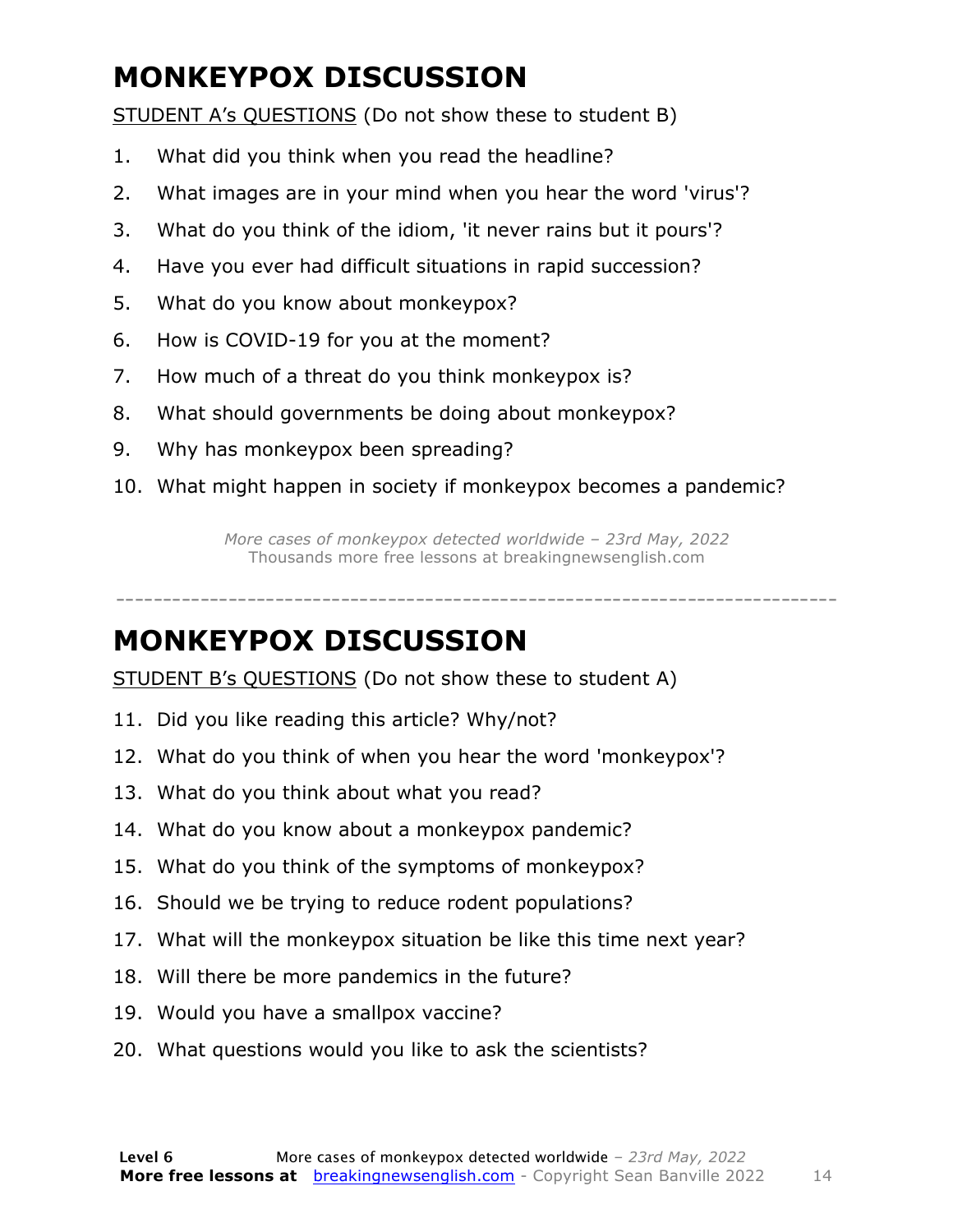## **DISCUSSION (Write your own questions)**

STUDENT A's QUESTIONS (Do not show these to student B)

| 1. |                                                                                                                       |
|----|-----------------------------------------------------------------------------------------------------------------------|
| 2. |                                                                                                                       |
|    |                                                                                                                       |
| 3. | <u> 1989 - Johann Stein, marwolaethau a bhannaich an t-Albann an t-Albann an t-Albann an t-Albann an t-Albann an </u> |
| 4. |                                                                                                                       |
|    |                                                                                                                       |
| 5. |                                                                                                                       |
| 6. | <u> Terminal al III-lea de la propincia de la propincia de la propincia de la propincia de la propincia de la pro</u> |
|    | $Q_{2}$ and the $\odot$ baselines were allely some 2022.                                                              |

Copyright © breakingnewsenglish.com 2022

## **DISCUSSION (Write your own questions)**

STUDENT B's QUESTIONS (Do not show these to student A)

| 1. | <u> 1980 - Andrea Andrew Maria (h. 1980).</u>                                                                        |  |
|----|----------------------------------------------------------------------------------------------------------------------|--|
|    |                                                                                                                      |  |
| 2. |                                                                                                                      |  |
| 3. |                                                                                                                      |  |
| 4. | <u> 1980 - Jan Stein Stein, fransk politik amerikansk politik (</u>                                                  |  |
| 5. | <u> 1989 - Jan Stein Stein, syn y brûn yn it sjin stiet fan it ferstjer fan it ferstjer fan it ferstjer fan it f</u> |  |
|    |                                                                                                                      |  |
| 6. | <u> 1980 - Jan Barbarat, martin amerikan basar dan bagi dan bagi dalam basar dalam bagi dalam bagi dalam bagi da</u> |  |

15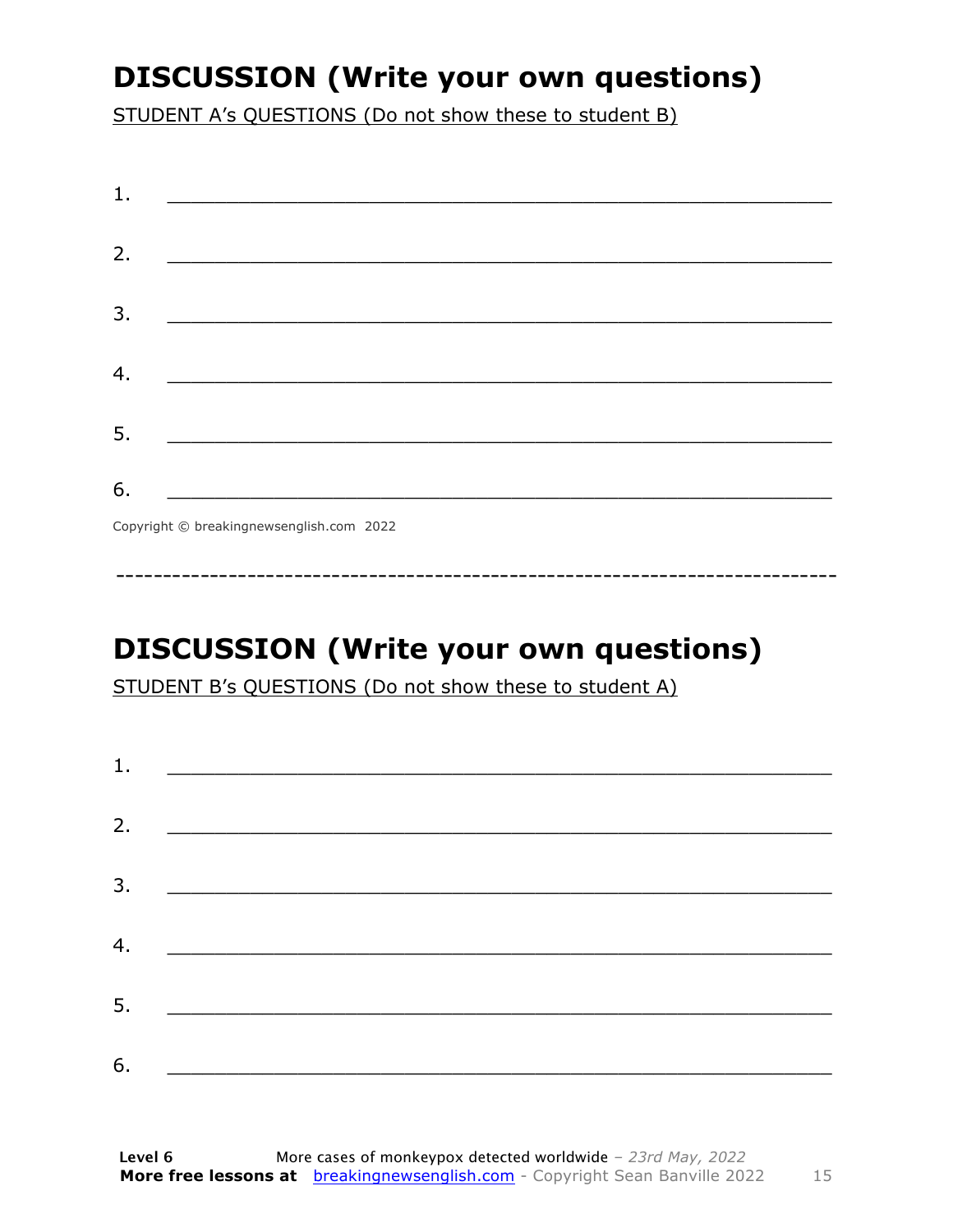## **LANGUAGE - CLOZE**

From https://breakingnewsenglish.com/2205/220523-monkeypox.html

An old idiom says, "it never rains, but it  $(1)$  ... This means that one difficult situation tends to follow another  $(2)$  rapid succession. Just as the COVID-19 pandemic is being brought under control in many parts of the world, another potential threat is (3) \_\_\_\_ its ugly head. The WHO has reported that there have been 120 worldwide cases of the (4) \_\_\_\_\_ monkeypox virus. It has been detected in the UK, France, Italy, Portugal, Sweden, the USA, Canada and Australia. The WHO said the virus could spread further in the (5) \_\_\_\_\_ months. WHO spokesperson Hans Kluge said: "As we enter the summer season, with  $(6)$  gatherings, festivals and parties, I am concerned that transmission could accelerate".

Monkeypox is rarely fatal. Most of the cases reported  $(7)$  far have been fairly mild. Symptoms of the disease include chills, fever, muscle aches, exhaustion and a nasty (8) \_\_\_\_ on the hands and face. It usually clears (9) \_\_\_\_ two to four weeks after contracting it. Monkeypox was first detected in laboratory monkeys in 1958. It is thought to transmit from wild animals such  $(10)$  \_\_\_\_\_ rodents to people. It can also spread from person to person. The virus is related to the smallpox virus, for (11) \_\_\_\_ there are vaccines. Scientists say a smallpox vaccine is 85 per cent effective against the monkeypox virus. Despite this reassuring figure, virologists around the globe are (12) \_\_\_\_\_ high alert and are tracking the spread of cases.

#### **Put the correct words from the table below in the above article.**

| 1.  | (a) | pours   | (b) | pains   | (c) | peeves  | (d) | passes  |
|-----|-----|---------|-----|---------|-----|---------|-----|---------|
| 2.  | (a) | on      | (b) | at      | (c) | in      | (d) | by      |
| 3.  | (a) | roaring | (b) | raring  | (c) | rearing | (d) | reeling |
| 4.  | (a) | rear    | (b) | bare    | (c) | rave    | (d) | rare    |
| 5.  | (a) | coming  | (b) | passing | (c) | going   | (d) | turning |
| 6.  | (a) | mast    | (b) | mass    | (c) | amass   | (d) | miss    |
| 7.  | (a) | as      | (b) | on      | (c) | that    | (d) | thus    |
| 8.  | (a) | lash    | (b) | rash    | (c) | bash    | (d) | hash    |
| 9.  | (a) | on      | (b) | of      | (c) | up      | (d) | at      |
| 10. | (a) | has     | (b) | is      | (c) | was     | (d) | as      |
| 11. | (a) | thus    | (b) | how     | (c) | that    | (d) | which   |
| 12. | (a) | at      | (b) | on      | (c) | оf      | (d) | to      |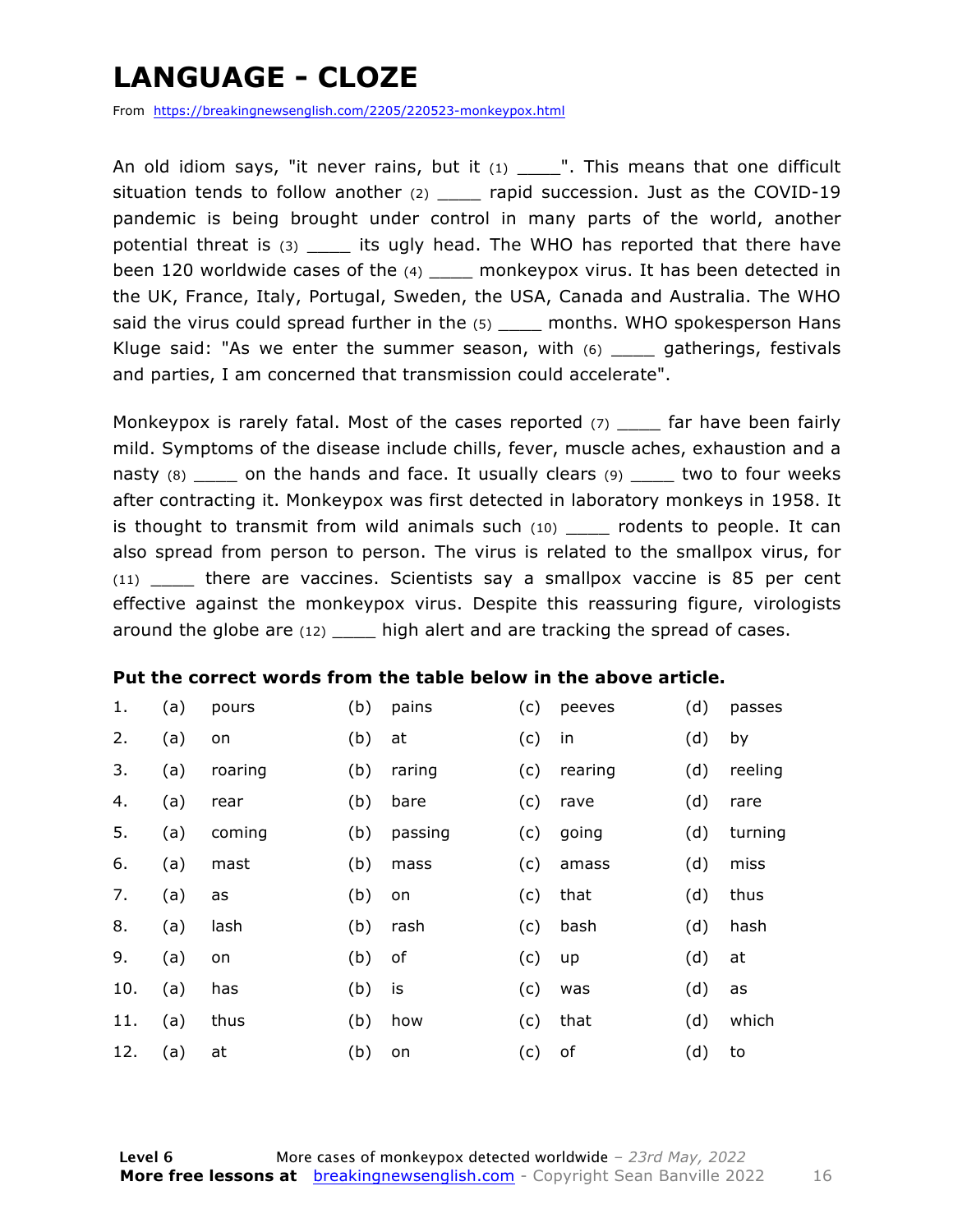## **SPELLING**

From https://breakingnewsenglish.com/2205/220523-monkeypox.html

#### **Paragraph 1**

- 1. An old miido
- 2. tends to follow another in rapid ucssseicon
- 3. another tptneioal threat
- 4. earrnig its ugly head
- 5. It has been tdceeted in the UK
- 6. that transmission could ceelarctae

#### **Paragraph 2**

- 7. Monkeypox is rarely tafal
- 8. omyptssm of the disease
- 9. muscle aches, aexhionsut and a nasty rash
- 10. wild animals such as nesotdr
- 11. Despite this rreussagni figure
- 12. oislrsovigt around the globe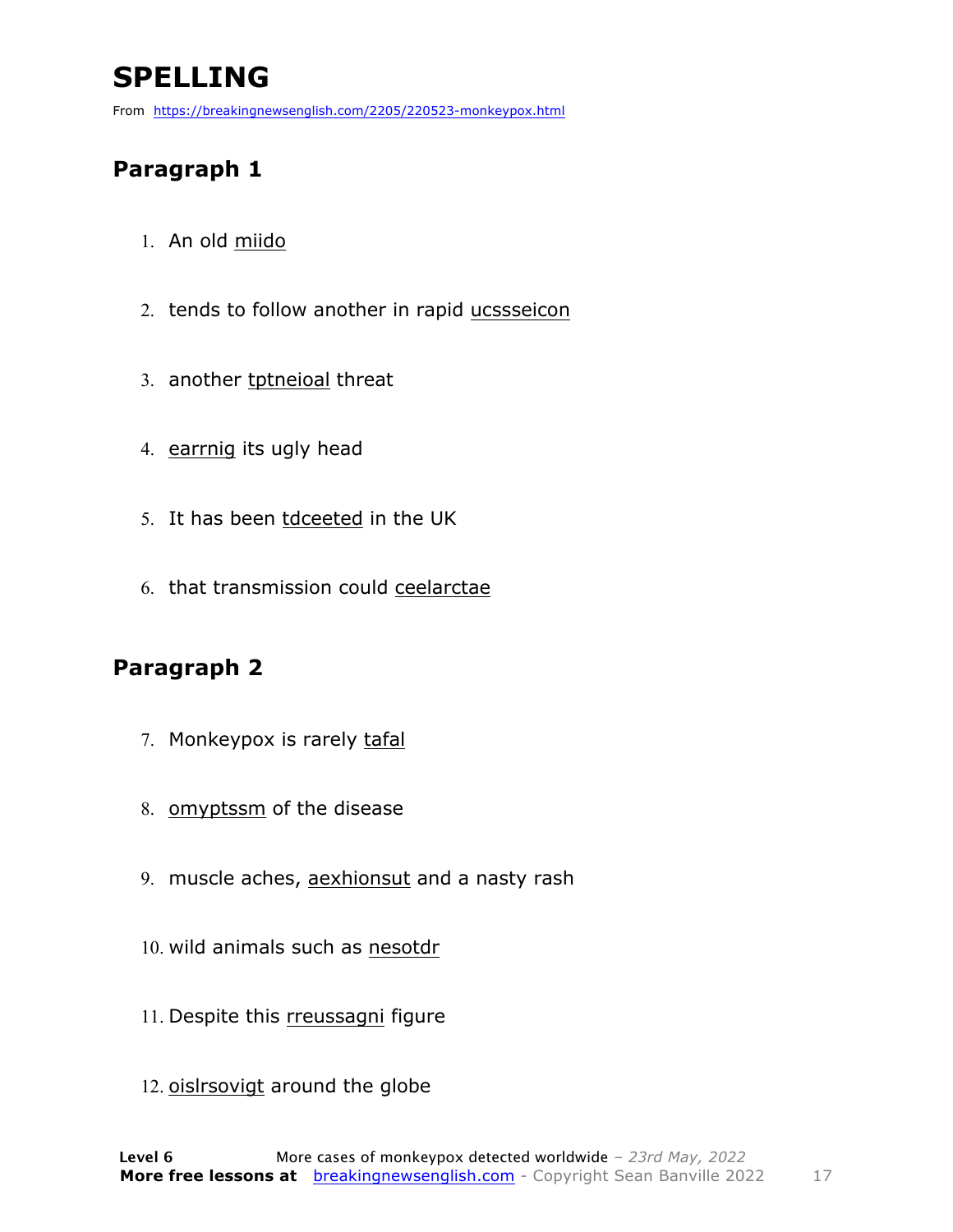## **PUT THE TEXT BACK TOGETHER**

From https://breakingnewsenglish.com/2205/220523-monkeypox.html

#### **Number these lines in the correct order.**

- ( ) up two to four weeks after contracting it. Monkeypox was first detected in laboratory monkeys in 1958. It is thought to transmit
- ( ) Monkeypox is rarely fatal. Most of the cases reported thus far have been fairly mild. Symptoms
- ( ) further in the coming months. WHO spokesperson Hans Kluge said: "As we enter the summer
- ( ) related to the smallpox virus, for which there are vaccines. Scientists say a smallpox vaccine is 85 per cent
- ( ) from wild animals such as rodents to people. It can also spread from person to person. The virus is
- ( ) in the UK, France, Italy, Portugal, Sweden, the USA, Canada and Australia. The WHO said the virus could spread
- ( ) season, with mass gatherings, festivals and parties, I am concerned that transmission could accelerate".
- ( ) another in rapid succession. Just as the COVID-19 pandemic is being brought under
- ( ) of the disease include chills, fever, muscle aches, exhaustion and a nasty rash on the hands and face. It usually clears
- ( *1* ) An old idiom says, "it never rains, but it pours". This means that one difficult situation tends to follow
- ( ) effective against the monkeypox virus. Despite this reassuring figure,
- ( ) virologists around the globe are on high alert and are tracking the spread of cases.
- ( ) control in many parts of the world, another potential threat is rearing its ugly head. The WHO has
- ( ) reported that there have been 120 worldwide cases of the rare monkeypox virus. It has been detected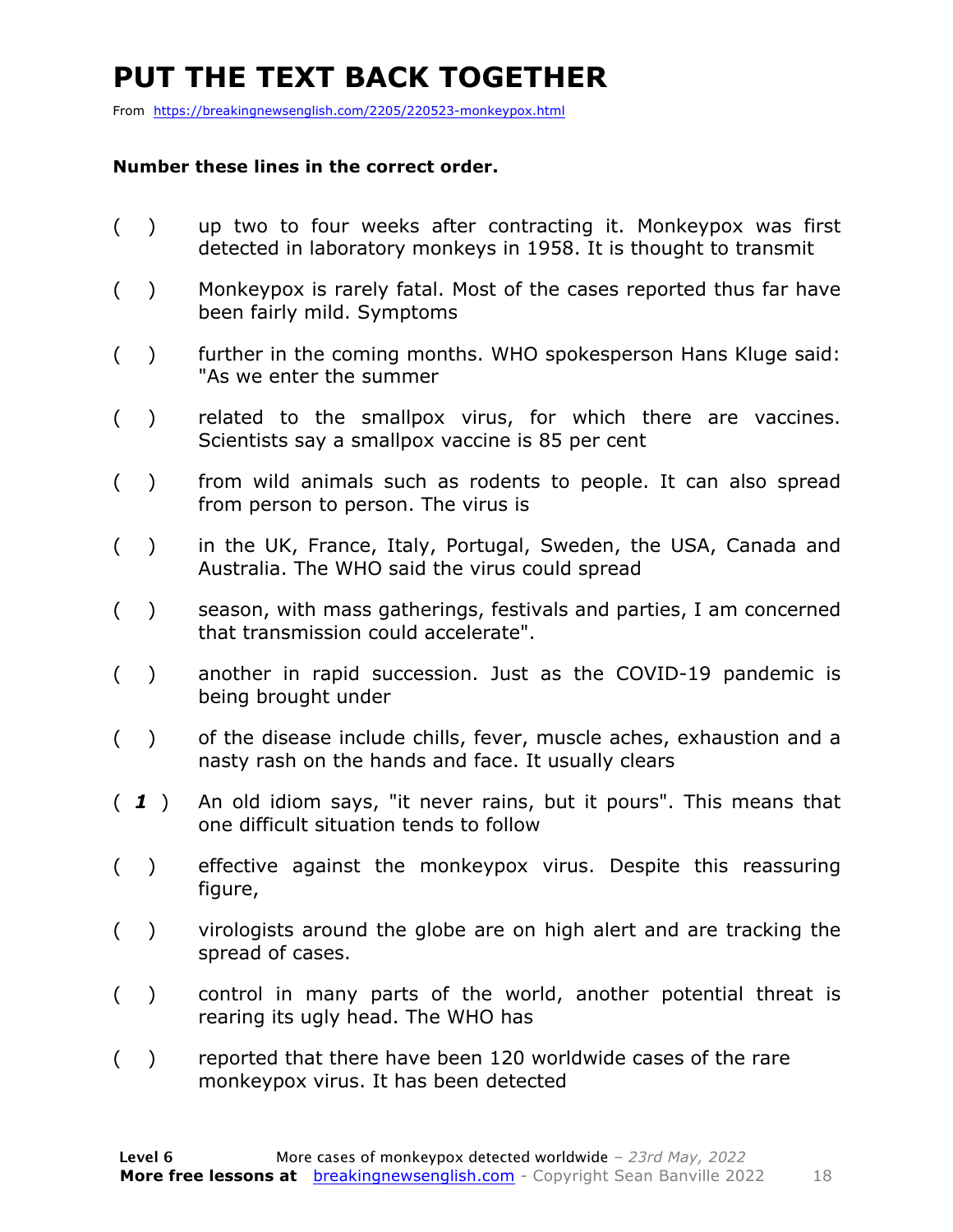#### **PUT THE WORDS IN THE RIGHT ORDER**

From https://breakingnewsenglish.com/2205/220523-monkeypox.html

1. another . difficult tends follow to One situation

2. its Another is threat potential head . rearing ugly

3. virus . rare cases the Many of monkeypox worldwide

4. coming in spread the further could months . It

5. accelerate . the concerned I that transmission could am

6. cases the thus far . Most of reported

7. a the nasty of Symptoms include rash . disease

8. up It clears after . weeks usually about four

9. transmit thought to is animals . wild from It

10. high Virologists globe on around are the alert .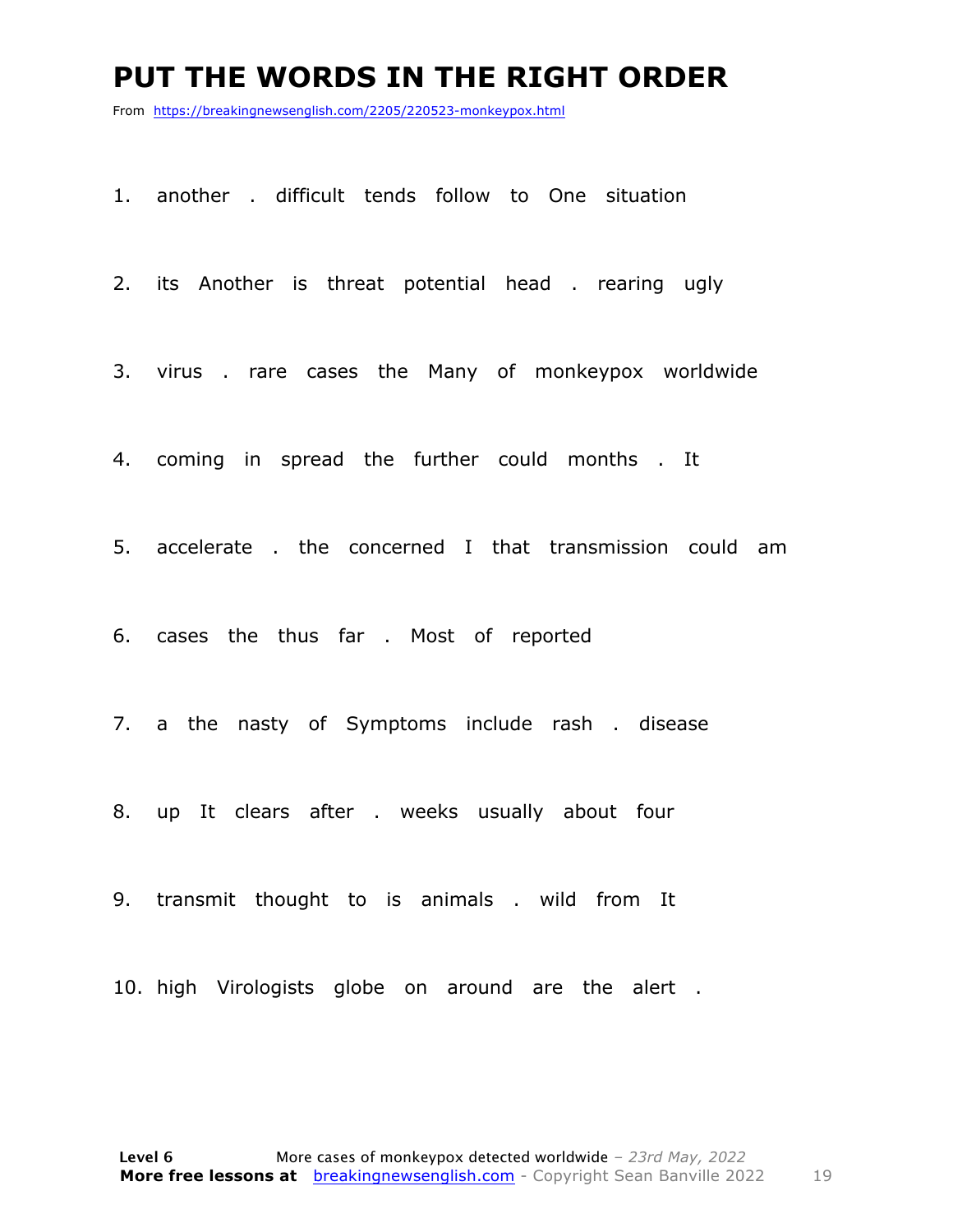## **CIRCLE THE CORRECT WORD (20 PAIRS)**

From https://breakingnewsenglish.com/2205/220523-monkeypox.html

An old idiom says, "it never rains, but it *snows / pours*". This means that one difficult situation *lends / tends* to follow another in rapid *successive / succession*. Just as the COVID-19 pandemic is being brought *under / over* control in many parts of the world, another potential *treat / threat* is rearing its ugly head. The WHO has reported that there have been 120 worldwide cases of the *rare / rave* monkeypox virus. It has been detected in the UK, France, Italy, Portugal, Sweden, the USA, Canada and Australia. The WHO said the virus could spread further in the *going / coming* months. WHO spokesperson Hans Kluge said: "As we *entrance / enter* the summer season, with mass gatherings, festivals and parties, I am *concerning / concerned* that transmission could *accelerate / speedy*".

Monkeypox is rarely *fatal / fatality*. Most of the cases reported *thus / this* far have been fairly mild. Symptoms of the disease include *chillies / chills*, fever, muscle aches, exhaustion and a nasty rash *in / on* the hands and face. It usually clears up two to four weeks after contracting it. Monkeypox was first detected in *laboratory / lavatory* monkeys in 1958. It is thought to transmit from wild animals such *was / as* rodents to people. It can also spread from person to person. The virus is related *to / at* the smallpox virus, for which there are vaccines. Scientists say a smallpox vaccine is 85 per cent *defective / effective* against the monkeypox virus. Despite this reassuring *fig / figure*, virologists around the globe are on high alert and are tracking the spread *on / of* cases.

#### **Talk about the connection between each pair of words in italics, and why the correct word is correct.**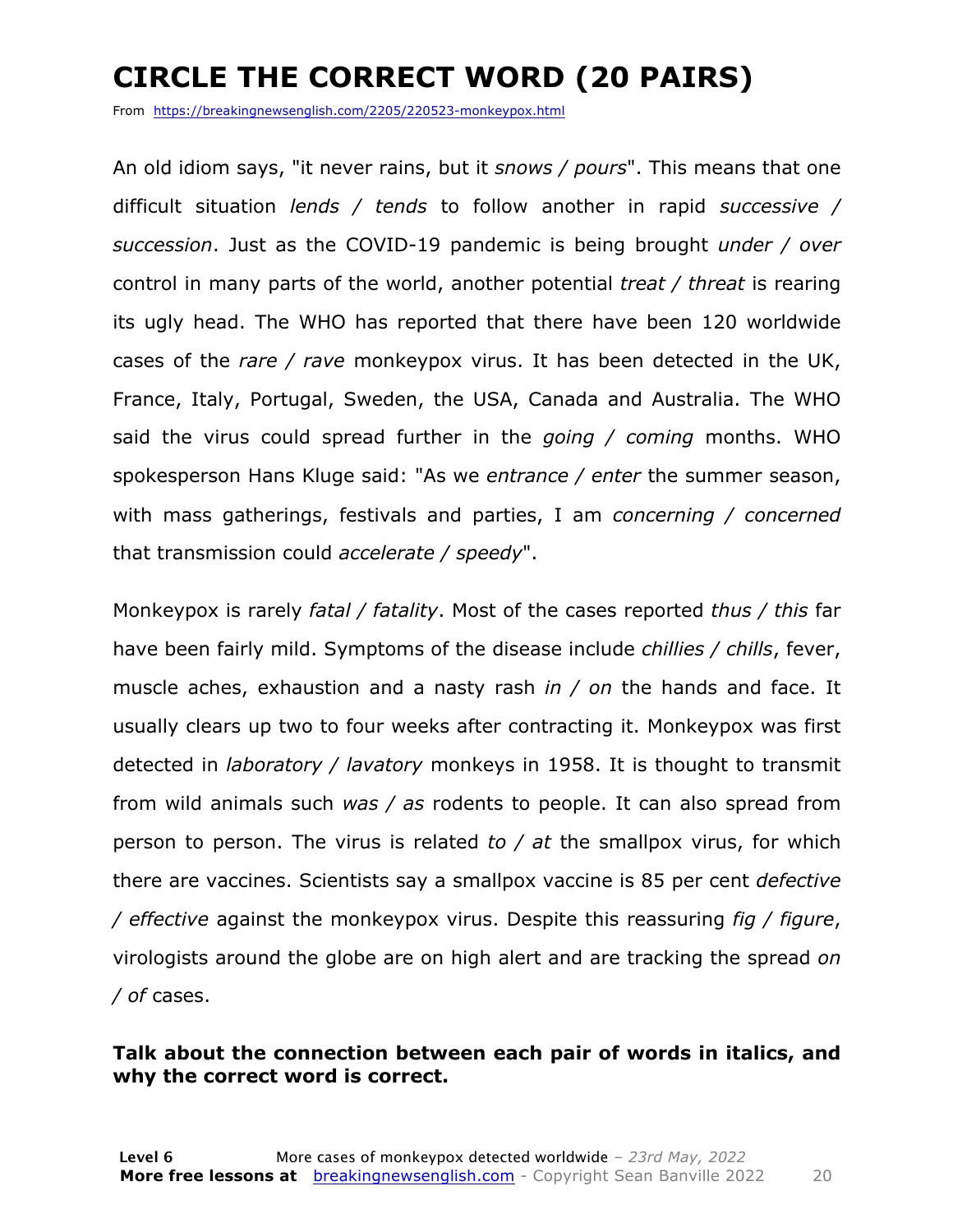## **INSERT THE VOWELS (a, e, i, o, u)**

From https://breakingnewsenglish.com/2205/220523-monkeypox.html

 $\_n$   $\_ld$   $\_d$   $\_m$   $s$   $\_ys$ , " $\_t$   $n$   $\_v$   $_r$   $r$   $\_ns$ ,  $b$   $\_t$   $\_t$   $p$   $\_rs$ ". Th\_s  $m_{-}$ ns th\_t \_n\_ d\_ff\_c\_lt s\_t\_\_t\_\_n t\_nds t\_ f\_ll\_w \_n\_th\_r \_n r\_p\_d s\_cc\_ss\_\_n. J\_st \_s th\_  $C_V_D - 19$   $p_Nd_m_c$   $s_b_{n_m}$  br ght  $nd_r$   $c_n$ m\_ny p\_rts \_f th\_ w\_rld, \_n\_th\_r p\_t\_nt\_\_l thr\_\_t \_s r\_\_r\_ng \_ts \_gly h\_\_d. Th\_ WH\_ h\_s r\_p\_rt\_d th\_t  $th_r$  h\_v\_ b\_\_n 120 w\_rldw\_d\_ c\_s\_s \_f th\_ r\_r\_  $m_nk_yp_x$  v\_r\_s. \_t h\_s b\_\_n d\_t\_ct\_d \_n th\_ \_K, Fr\_nc\_, \_t\_ly, P\_rt\_g\_l, Sw\_d\_n, th\_ \_S\_, C\_n\_d\_ \_nd  $\text{str}_-$ . Th $\text{NH}_-$  WH $\text{H}_-$  s<sub>-</sub>d th $\text{V}_-$ r<sub>-</sub>s c<sub>--</sub>ld spr<sub>--</sub>d f\_rth\_r \_n th\_ c\_m\_ng m\_nths. WH\_ sp\_k\_ sp\_rs\_n H\_ns  $KI_g$  s<sub>\_</sub>d: "\_s w\_ \_nt\_r th\_ s\_mm\_r s\_\_s\_n, w\_th  $m$ <sub>ss</sub>  $g$ <sub>\_th\_r\_ngs,  $f$ <sub>\_st\_v\_ls</sub> \_nd  $p$ <sub>\_rt\_\_s, \_ \_ \_m</sub></sub> c\_nc\_rn\_d th\_t tr\_nsm\_ss\_\_n c\_\_ld \_cc\_l\_r\_t\_".

M\_nk\_yp\_x \_s r\_r\_ly f\_t\_l. M\_st \_f th\_ c\_s\_s r\_p\_rt\_d th\_s f\_r h\_v\_ b\_\_n f\_\_rly m\_ld. Sympt\_ms \_f th\_  $d_s_s_s$  \_ncl\_d\_ ch\_lls, f\_v\_r, m\_scl\_ \_ch\_s, \_xh\_\_st\_\_n \_nd \_ n\_sty r\_sh \_n th\_ h\_nds \_nd f\_c\_. \_t \_s\_\_lly  $cl_{--}rs$   $\_p$  tw $\_$  t $\_$  f $\_r$  w $\_ks$   $\_ft_{\_r}$  c $\_ntr_{\_ct_{\_n}g}$   $\_t$ . M\_nk\_yp\_x w\_s f\_rst d\_t\_ct\_d \_n l\_b\_r\_t\_ry m\_nk\_ys \_n 1958. \_t \_s th\_\_ght t\_ tr\_nsm\_t fr\_m w\_ld \_n\_m\_ls  $s_{ch}$  s r\_d\_nts t\_  $p_{p}$ pl\_. \_t c\_n \_ls\_ spr\_\_d fr\_m  $p_r s_n$  t\_  $p_r s_n$ . Th\_  $v_r s$  is ritial t\_ th\_  $sm_{l}$ llp\_x  $v_{l}$ s, f\_r wh\_ch th\_r\_ \_r\_  $v_{l}$ cc\_n\_s. Sc\_\_nt\_sts s\_y \_ sm\_llp\_x v\_cc\_n\_ \_s 85 p\_r c\_nt  $_{f_{c}}$ ct\_v\_  $_{g_{-}}$ nst th\_ m\_nk\_yp\_x v\_r\_s. D\_sp\_t\_ th\_s  $r_{--}$ ss\_r\_ng f\_g\_r\_, v\_r\_l\_g\_sts \_r\_\_nd th\_ gl\_b\_ \_r\_ \_n  $h_gh$   $l$ -rt  $nd$   $r$   $tr$ - $ck$ -ng  $th$   $spr$ - $d$   $f$   $c$ - $s$ - $s$ .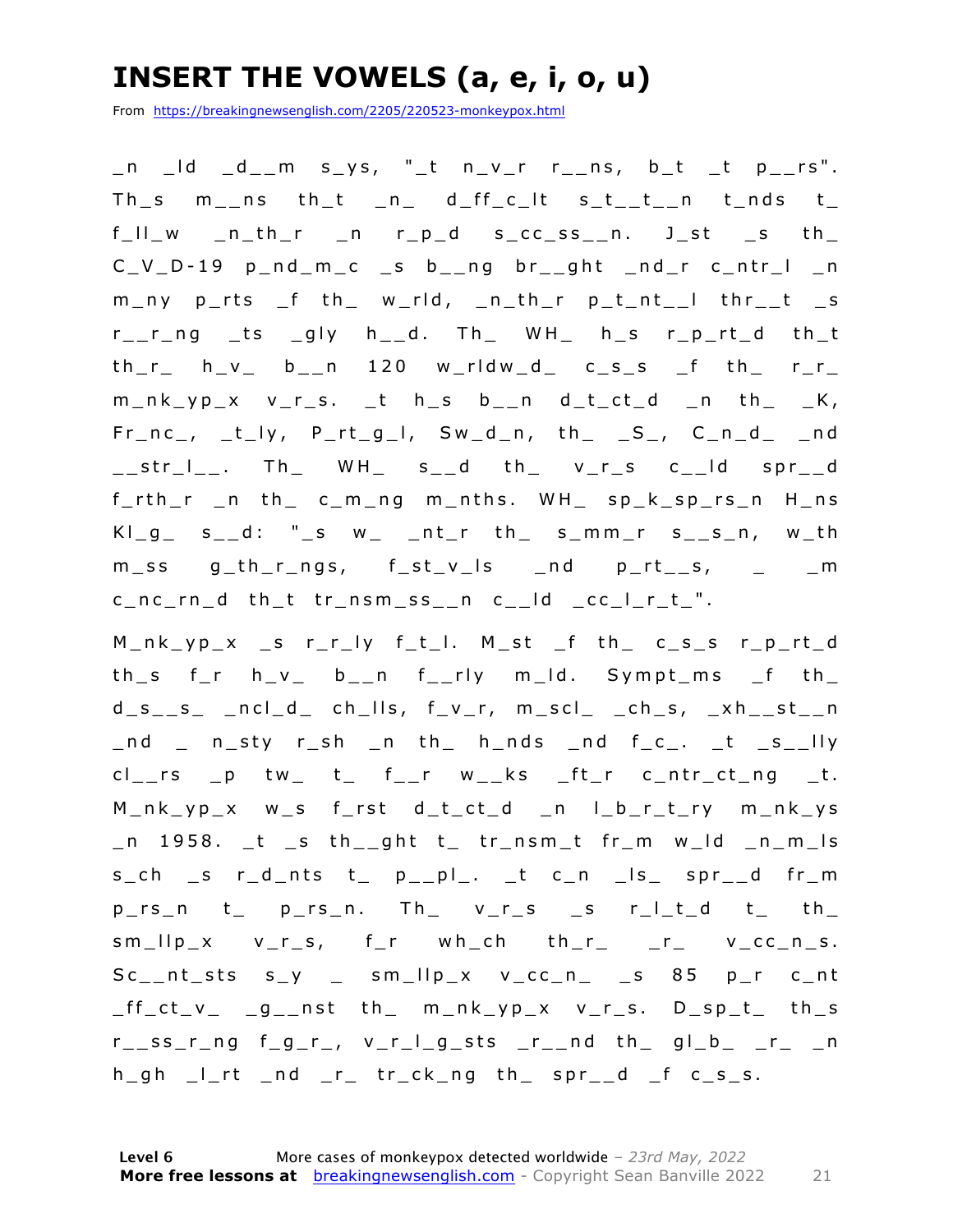#### **PUNCTUATE THE TEXT AND ADD CAPITALS**

From https://breakingnewsenglish.com/2205/220523-monkeypox.html

an old idiom says it never rains but it pours this means that one difficult situation tends to follow another in rapid succession just as the covid19 pandemic is being brought under control in many parts of the world another potential threat is rearing its ugly head the who has reported that there have been 120 worldwide cases of the rare monkeypox virus it has been detected in the uk france italy portugal sweden the usa canada and australia the who said the virus could spread further in the coming months who spokesperson hans kluge said as we enter the summer season with mass gatherings festivals and parties i am concerned that transmission could accelerate

monkeypox is rarely fatal most of the cases reported thus far have been fairly mild symptoms of the disease include chills fever muscle aches exhaustion and a nasty rash on the hands and face it usually clears up two to four weeks after contracting it monkeypox was first detected in laboratory monkeys in 1958 it is thought to transmit from wild animals such as rodents to people it can also spread from person to person the virus is related to the smallpox virus for which there are vaccines scientists say a smallpox vaccine is 85 per cent effective against the monkeypox virus despite this reassuring figure virologists around the globe are on high alert and are tracking the spread of cases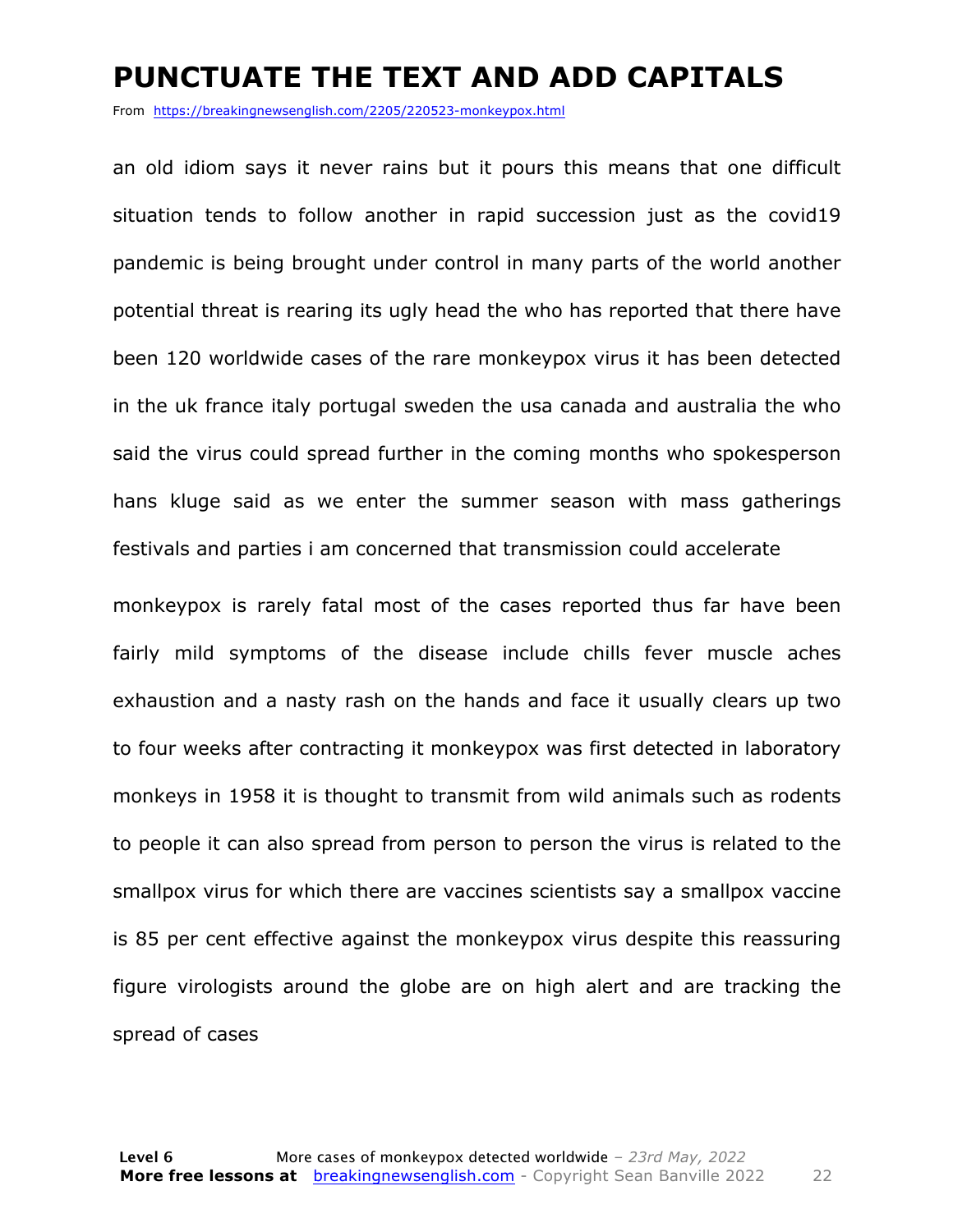## **PUT A SLASH ( / ) WHERE THE SPACES ARE**

From https://breakingnewsenglish.com/2205/220523-monkeypox.html

Anoldidiomsays,"itneverrains,butitpours".Thismeansthatonedifficu ltsituationtendstofollowanotherinrapidsuccession.JustastheCOVID-19pandemicisbeingbroughtundercontrolinmanypartsoftheworld,an otherpotentialthreatisrearingitsuglyhead.TheWHOhasreportedthat therehavebeen120worldwidecasesoftheraremonkeypoxvirus.Ithas beendetectedintheUK,France,Italy,Portugal,Sweden,theUSA,Cana daandAustralia.TheWHOsaidtheviruscouldspreadfurtherinthecomin gmonths.WHOspokespersonHansKlugesaid:"Asweenterthesummer season,withmassgatherings,festivalsandparties,Iamconcernedthat transmissioncouldaccelerate".Monkeypoxisrarelyfatal.Mostoftheca sesreportedthusfarhavebeenfairlymild.Symptomsofthediseaseinclu dechills,fever,muscleaches,exhaustionandanastyrashonthehandsa ndface.Itusuallyclearsuptwotofourweeksaftercontractingit.Monkey poxwasfirstdetectedinlaboratorymonkeysin1958.Itisthoughttotran smitfromwildanimalssuchasrodentstopeople.Itcanalsospreadfromp ersontoperson.Thevirusisrelatedtothesmallpoxvirus,forwhichthere arevaccines.Scientistssayasmallpoxvaccineis85percenteffectiveag ainstthemonkeypoxvirus.Despitethisreassuringfigure,virologistsar oundtheglobeareonhighalertandaretrackingthespreadofcases.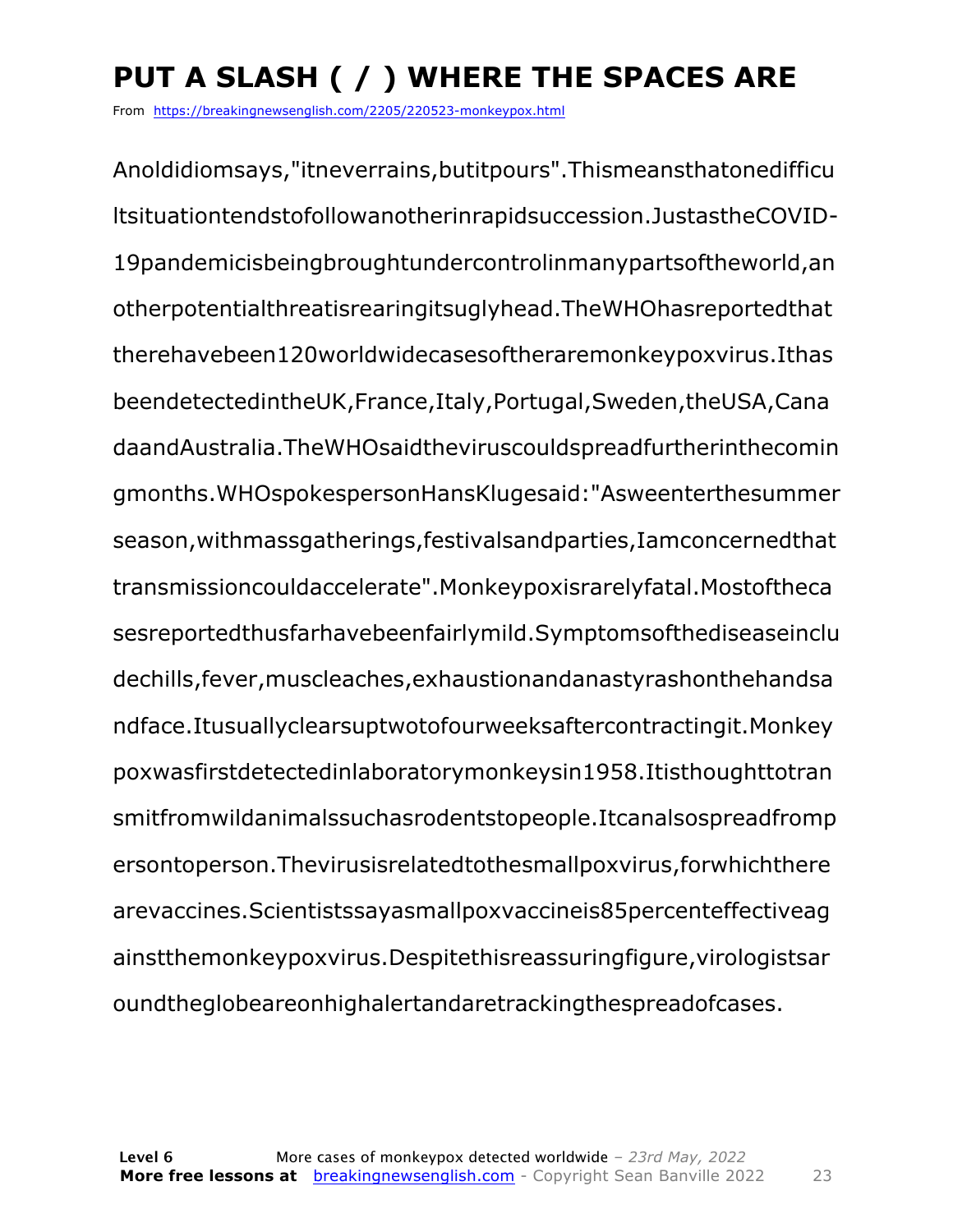## **FREE WRITING**

From https://breakingnewsenglish.com/2205/220523-monkeypox.html

Write about monkeypox for 10 minutes. Comment on your partner's paper.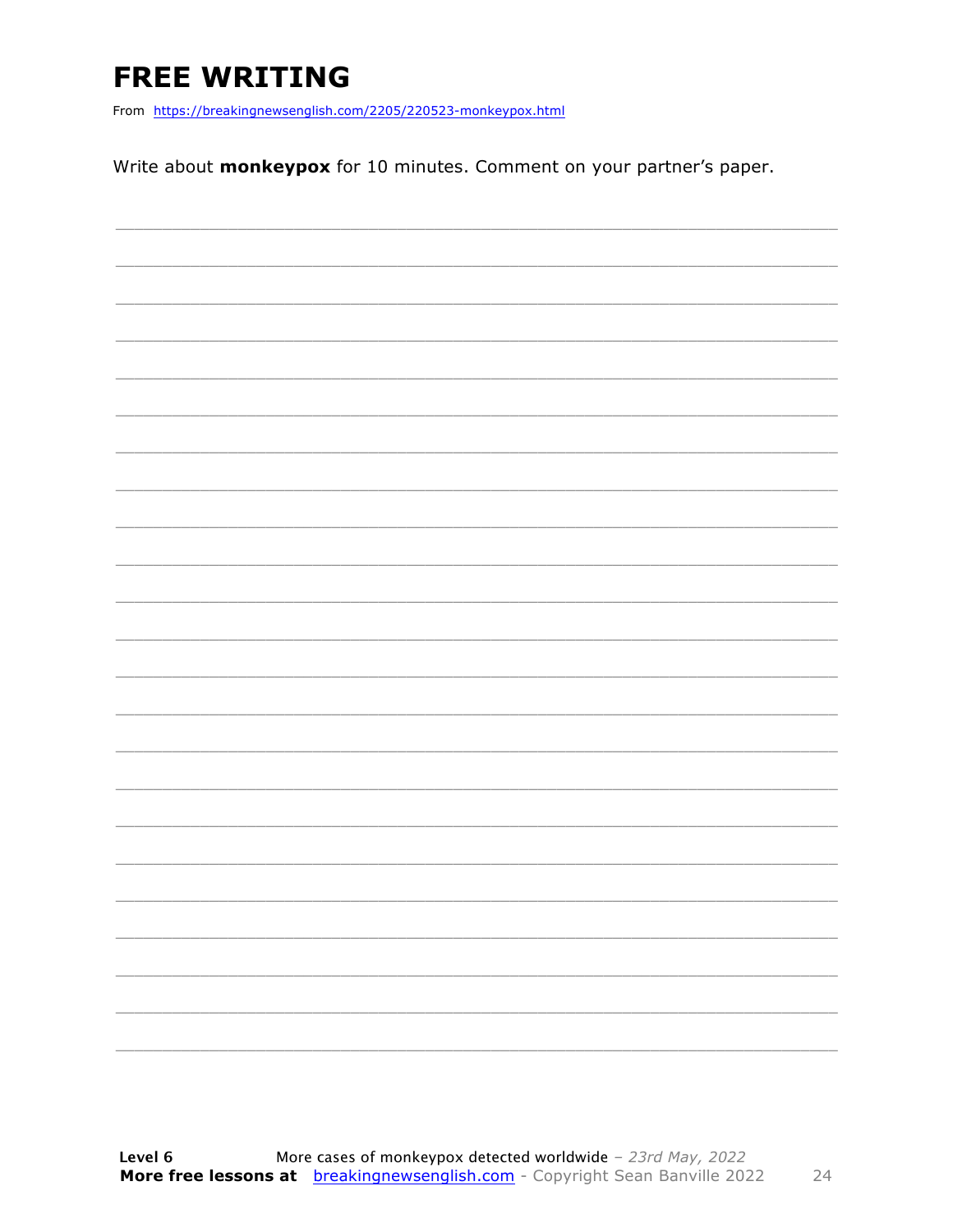## **ACADEMIC WRITING**

From https://breakingnewsenglish.com/2205/220523-monkeypox.html

Governments should buy smallpox vaccines to protect against monkeypox. Discuss.

| $\overline{\phantom{m}}$ |  |
|--------------------------|--|
|                          |  |
|                          |  |
|                          |  |
|                          |  |
|                          |  |
|                          |  |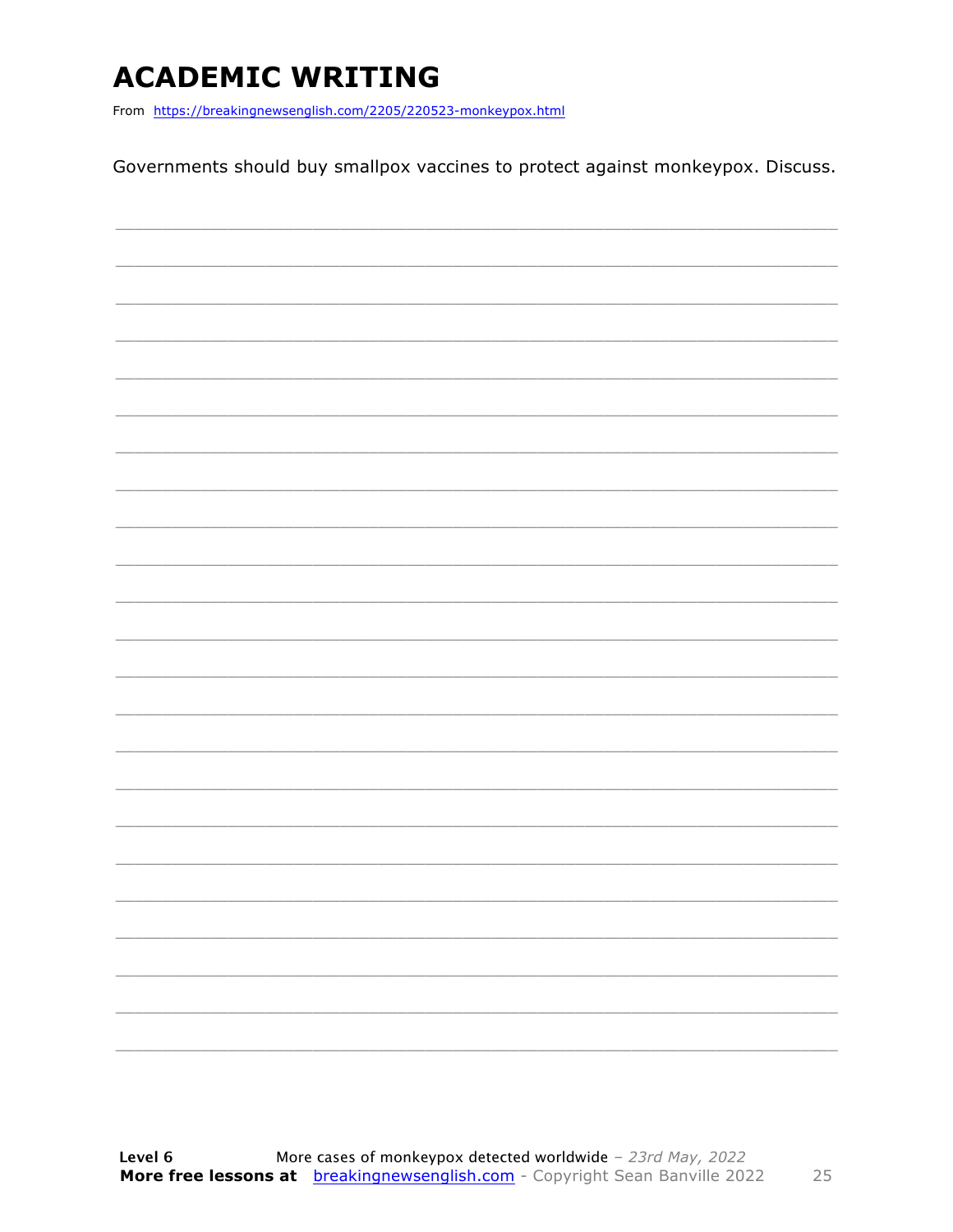## **HOMEWORK**

**1. VOCABULARY EXTENSION:** Choose several of the words from the text. Use a dictionary or Google's search field (or another search engine) to build up more associations / collocations of each word.

**2. INTERNET:** Search the Internet and find out more about this news story. Share what you discover with your partner(s) in the next lesson.

**3. MONKEYPOX:** Make a poster about monkeypox. Show your work to your classmates in the next lesson. Did you all have similar things?

**4. PANDEMIC:** Write a magazine article about governments taking maximum measures to guard against monkeypox. Include imaginary interviews with people who are for and against this.

Read what you wrote to your classmates in the next lesson. Write down any new words and expressions you hear from your partner(s).

**5. WHAT HAPPENED NEXT?** Write a newspaper article about the next stage in this news story. Read what you wrote to your classmates in the next lesson. Give each other feedback on your articles.

**6. LETTER:** Write a letter to an expert on monkeypox. Ask him/her three questions about it. Give him/her three of your opinions on it. Read your letter to your partner(s) in your next lesson. Your partner(s) will answer your questions.